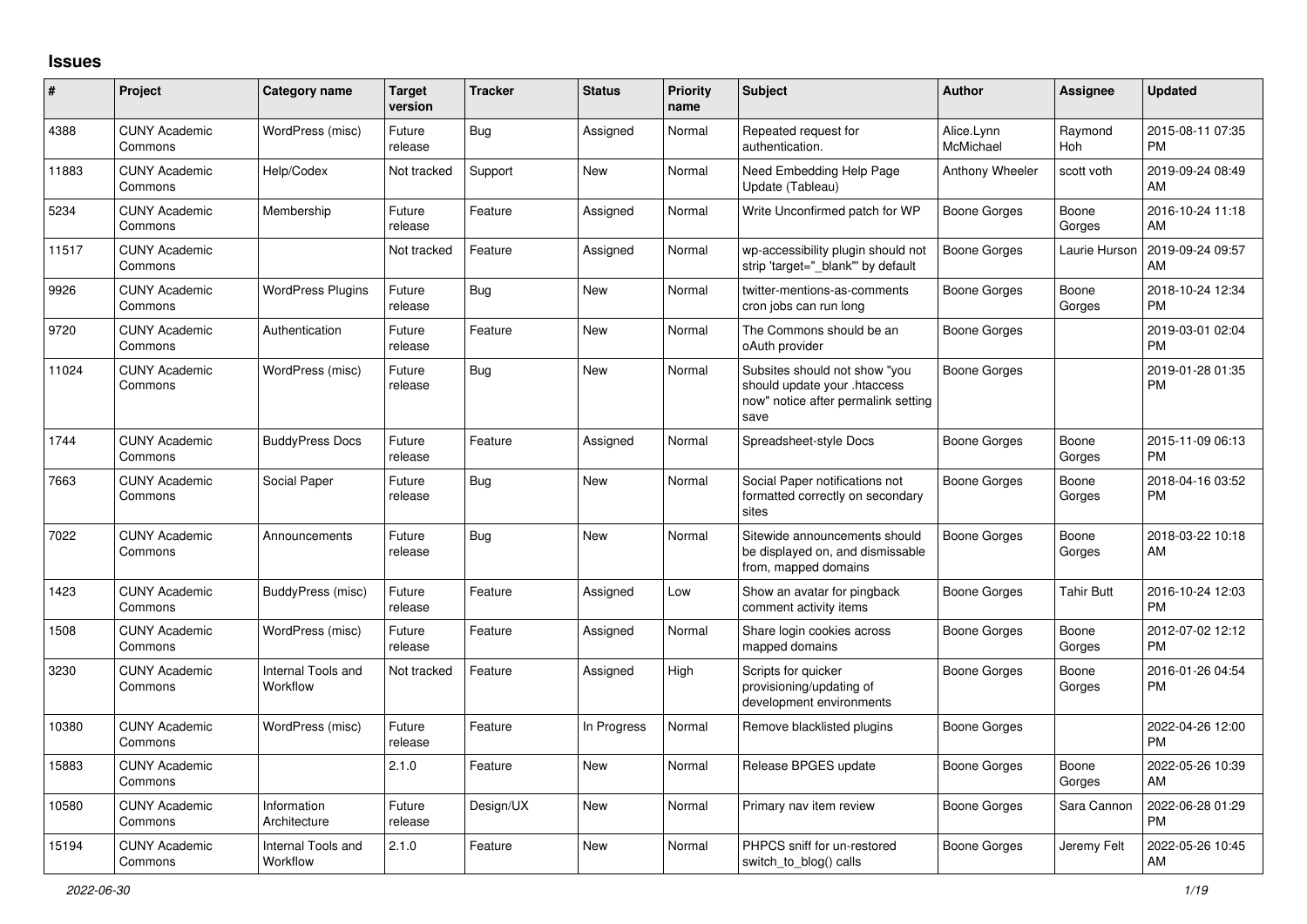| #     | <b>Project</b>                  | Category name                  | <b>Target</b><br>version | <b>Tracker</b> | <b>Status</b> | <b>Priority</b><br>name | <b>Subject</b>                                                                    | <b>Author</b> | Assignee            | <b>Updated</b>                |
|-------|---------------------------------|--------------------------------|--------------------------|----------------|---------------|-------------------------|-----------------------------------------------------------------------------------|---------------|---------------------|-------------------------------|
| 3002  | <b>CUNY Academic</b><br>Commons | Search                         | Future<br>release        | Feature        | Assigned      | Normal                  | Overhaul CAC search by using<br>external search appliance                         | Boone Gorges  | Boone<br>Gorges     | 2020-07-15 03:05<br><b>PM</b> |
| 12436 | <b>CUNY Academic</b><br>Commons |                                | Not tracked              | <b>Bug</b>     | Assigned      | Normal                  | Nightly system downtime                                                           | Boone Gorges  |                     | 2020-08-01 09:30<br>AM        |
| 3580  | <b>CUNY Academic</b><br>Commons | Group Blogs                    | Future<br>release        | Feature        | <b>New</b>    | Normal                  | Multiple blogs per group                                                          | Boone Gorges  | Boone<br>Gorges     | 2018-02-20 02:02<br><b>PM</b> |
| 11392 | <b>CUNY Academic</b><br>Commons |                                | Future<br>release        | Bug            | <b>New</b>    | Normal                  | Migrate users away from<br><b>StatPress</b>                                       | Boone Gorges  |                     | 2019-04-23 03:53<br><b>PM</b> |
| 13891 | <b>CUNY Academic</b><br>Commons | Internal Tools and<br>Workflow | 2.1.0                    | Feature        | New           | Normal                  | Migrate automated linting to<br>GitHub Actions                                    | Boone Gorges  | Jeremy Felt         | 2022-06-29 11:13<br>AM        |
| 10794 | <b>CUNY Academic</b><br>Commons | Performance                    | Not tracked              | Bug            | New           | Normal                  | Memcached connection<br>occasionally breaks                                       | Boone Gorges  | Boone<br>Gorges     | 2018-12-06 03:30<br><b>PM</b> |
| 1983  | <b>CUNY Academic</b><br>Commons | Home Page                      | Future<br>release        | Feature        | Assigned      | Low                     | Media Library integration with<br>Featured Content plugin                         | Boone Gorges  | Dominic<br>Giglio   | 2014-03-17 10:34<br>AM        |
| 1422  | <b>CUNY Academic</b><br>Commons | <b>BuddyPress Docs</b>         | Future<br>release        | Feature        | Assigned      | Normal                  | Make "created Doc" activity icons<br>non-mini                                     | Boone Gorges  | Boone<br>Gorges     | 2015-11-09 05:48<br><b>PM</b> |
| 13048 | <b>CUNY Academic</b><br>Commons | Shortcodes and<br>embeds       | Future<br>release        | Feature        | New           | Normal                  | Jupyter Notebooks support                                                         | Boone Gorges  |                     | 2020-07-14 11:46<br>AM        |
| 13358 | <b>CUNY Academic</b><br>Commons | Group Forums                   | Future<br>release        | Feature        | <b>New</b>    | Normal                  | Improved UI for group forum<br>threading settings                                 | Boone Gorges  | Raymond<br>Hoh      | 2021-11-19 12:27<br><b>PM</b> |
| 11834 | <b>CUNY Academic</b><br>Commons | <b>Group Files</b>             | Future<br>release        | Feature        | New           | Normal                  | Improved tools for managing<br>group file folders                                 | Boone Gorges  | Sonja Leix          | 2019-09-06 03:55<br><b>PM</b> |
| 12091 | <b>CUNY Academic</b><br>Commons | <b>Group Files</b>             | Future<br>release        | Feature        | New           | Normal                  | Improved pre-upload file validation<br>for bp-group-documents                     | Boone Gorges  | Boone<br>Gorges     | 2019-11-14 01:21<br><b>PM</b> |
| 12042 | <b>CUNY Academic</b><br>Commons | <b>Email Notifications</b>     | Future<br>release        | Feature        | <b>New</b>    | Normal                  | Improved error logging for BPGES<br>send queue                                    | Boone Gorges  | Boone<br>Gorges     | 2021-11-19 12:25<br><b>PM</b> |
| 2832  | <b>CUNY Academic</b><br>Commons | Public Portfolio               | Future<br>release        | Feature        | Assigned      | Normal                  | Improve interface for (not)<br>auto-linking profile fields                        | Boone Gorges  | Chris Stein         | 2015-01-05 08:52<br><b>PM</b> |
| 3048  | <b>CUNY Academic</b><br>Commons | <b>Public Portfolio</b>        | Future<br>release        | Feature        | New           | Low                     | Images for rich text profile fields                                               | Boone Gorges  | Boone<br>Gorges     | 2014-02-19 12:56<br><b>PM</b> |
| 308   | <b>CUNY Academic</b><br>Commons | Registration                   | Future<br>release        | Feature        | <b>New</b>    | Normal                  | Group recommendations for<br>signup process                                       | Boone Gorges  | Samantha<br>Raddatz | 2015-11-09 05:07<br><b>PM</b> |
| 4481  | <b>CUNY Academic</b><br>Commons | Events                         | Future<br>release        | Feature        | New           | Normal                  | Group admins/mods should have<br>the ability to unlink an event from<br>the group | Boone Gorges  | Boone<br>Gorges     | 2017-04-24 03:53<br><b>PM</b> |
| 14987 | <b>CUNY Academic</b><br>Commons | <b>WordPress Plugins</b>       | Future<br>release        | Bug            | <b>New</b>    | Normal                  | Elementor update causes<br>database freeze-up                                     | Boone Gorges  | Boone<br>Gorges     | 2021-11-29 12:02<br><b>PM</b> |
| 16092 | <b>CUNY Academic</b><br>Commons |                                | Future<br>release        | Feature        | Hold          | Normal                  | Don't show main site in Site<br>search results                                    | Boone Gorges  | Boone<br>Gorges     | 2022-05-17 03:12<br><b>PM</b> |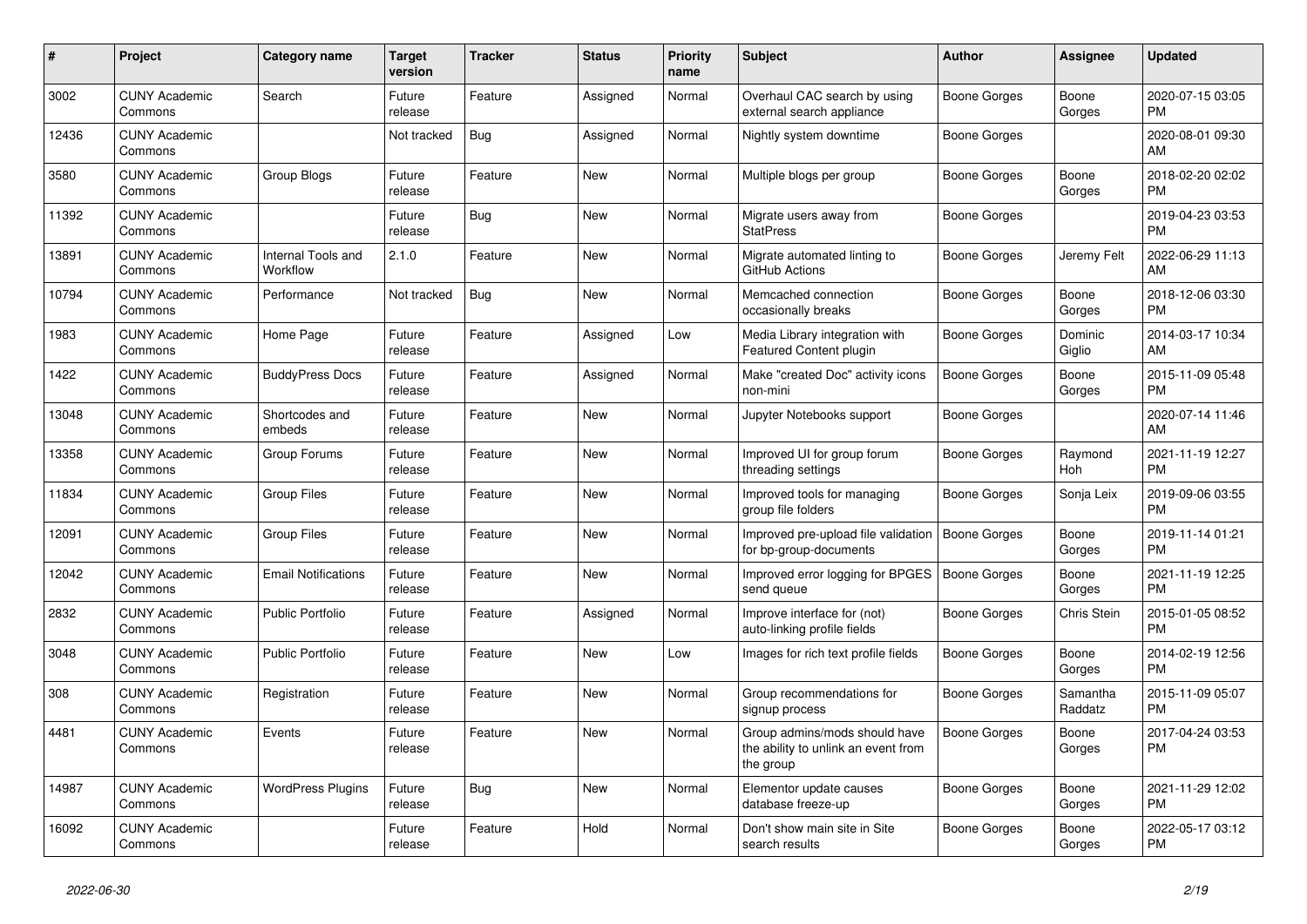| #     | <b>Project</b>                  | Category name            | Target<br>version | <b>Tracker</b> | <b>Status</b>        | <b>Priority</b><br>name | <b>Subject</b>                                                                             | <b>Author</b>       | Assignee        | <b>Updated</b>                |
|-------|---------------------------------|--------------------------|-------------------|----------------|----------------------|-------------------------|--------------------------------------------------------------------------------------------|---------------------|-----------------|-------------------------------|
| 3192  | <b>CUNY Academic</b><br>Commons | Group Forums             | Future<br>release | Feature        | Assigned             | Normal                  | Customizable forum views for<br>bbPress 2.x group forums                                   | Boone Gorges        | Raymond<br>Hoh  | 2015-11-09 12:47<br><b>PM</b> |
| 13331 | <b>CUNY Academic</b><br>Commons | Site cloning             | Future<br>release | Bug            | New                  | Normal                  | Combine Site Template and Clone<br>operations                                              | <b>Boone Gorges</b> | Jeremy Felt     | 2021-11-19 12:39<br><b>PM</b> |
| 14184 | <b>CUNY Academic</b><br>Commons | <b>Public Portfolio</b>  | Future<br>release | Feature        | <b>New</b>           | Normal                  | Centralized mechanism for storing<br>Campus affiliations                                   | Boone Gorges        | Boone<br>Gorges | 2022-01-04 11:35<br><b>AM</b> |
| 1417  | <b>CUNY Academic</b><br>Commons | <b>BuddyPress Docs</b>   | Future<br>release | Feature        | Assigned             | Low                     | <b>Bulk actions for BuddyPress Docs</b>                                                    | <b>Boone Gorges</b> | Boone<br>Gorges | 2016-10-17 10:41<br><b>PM</b> |
| 618   | <b>CUNY Academic</b><br>Commons | <b>BuddyPress Docs</b>   | Future<br>release | Feature        | Assigned             | Normal                  | BuddyPress Docs: export formats                                                            | Boone Gorges        | Boone<br>Gorges | 2015-11-09 05:38<br><b>PM</b> |
| 6749  | <b>CUNY Academic</b><br>Commons | Events                   | Future<br>release | Bug            | New                  | Low                     | BPEO iCal request can trigger<br>very large number of DB queries                           | Boone Gorges        | Raymond<br>Hoh  | 2016-11-15 10:09<br><b>PM</b> |
| 12911 | <b>CUNY Academic</b><br>Commons |                          | Not tracked       | Feature        | <b>New</b>           | Normal                  | Block access to xmlrpc.php based<br>on User-Agent                                          | <b>Boone Gorges</b> | Boone<br>Gorges | 2020-06-09 05:12<br><b>PM</b> |
| 1166  | <b>CUNY Academic</b><br>Commons | <b>Email Invitations</b> | Future<br>release | Feature        | <b>New</b>           | Low                     | Better organizational tools for Sent<br><b>Invites</b>                                     | Boone Gorges        | Boone<br>Gorges | 2015-11-09 06:02<br>PM        |
| 14309 | <b>CUNY Academic</b><br>Commons | Group Library            | Future<br>release | Feature        | <b>New</b>           | Normal                  | Better handling of<br>bp_group_document file download<br>attempts when file is not present | Boone Gorges        | Boone<br>Gorges | 2021-11-19 12:28<br><b>PM</b> |
| 3193  | <b>CUNY Academic</b><br>Commons | Group Forums             | Future<br>release | Feature        | Assigned             | Normal                  | bbPress 2.x dynamic roles and<br><b>RBE</b>                                                | Boone Gorges        | Boone<br>Gorges | 2014-09-30 01:30<br><b>PM</b> |
| 13466 | <b>CUNY Academic</b><br>Commons | Cavalcade                | Future<br>release | Feature        | New                  | Normal                  | Automated cleanup for duplicate<br>Cavalcade tasks                                         | Boone Gorges        | Boone<br>Gorges | 2020-10-13 05:24<br><b>PM</b> |
| 5489  | <b>CUNY Academic</b><br>Commons | Social Paper             | Future<br>release | Feature        | New                  | Normal                  | Asc/desc sorting for Social Paper<br>directories                                           | Boone Gorges        |                 | 2016-04-21 10:06<br><b>PM</b> |
| 6332  | <b>CUNY Academic</b><br>Commons | WordPress (misc)         | Future<br>release | Feature        | <b>New</b>           | Normal                  | Allow uploaded files to be marked<br>as private in an ad hoc way                           | Boone Gorges        |                 | 2016-10-17 11:41<br><b>PM</b> |
| 1165  | <b>CUNY Academic</b><br>Commons | <b>Email Invitations</b> | Future<br>release | Feature        | Assigned             | Low                     | Allow saved lists of invitees under<br>Send Invites                                        | <b>Boone Gorges</b> | Boone<br>Gorges | 2015-11-09 06:03<br><b>PM</b> |
| 13835 | <b>CUNY Academic</b><br>Commons | WordPress (misc)         | Future<br>release | Feature        | New                  | Normal                  | Allow OneSearch widget to have<br>'CUNY' as campus                                         | Boone Gorges        | Boone<br>Gorges | 2021-11-19 12:39<br><b>PM</b> |
| 4635  | <b>CUNY Academic</b><br>Commons | Authentication           | Future<br>release | Feature        | New                  | Normal                  | Allow non-WP authentication                                                                | Boone Gorges        | Sonja Leix      | 2019-03-01 02:05<br><b>PM</b> |
| 1167  | <b>CUNY Academic</b><br>Commons | <b>Email Invitations</b> | Future<br>release | Feature        | <b>New</b>           | Low                     | Allow email invitations to be resent                                                       | Boone Gorges        | Boone<br>Gorges | 2015-11-12 12:53<br>AM        |
| 11945 | <b>CUNY Academic</b><br>Commons | Reckoning                | Future<br>release | Feature        | Reporter<br>Feedback | Normal                  | Add Comments bubble to<br>Reckoning views                                                  | Boone Gorges        | Boone<br>Gorges | 2019-11-12 05:14<br><b>PM</b> |
| 5488  | <b>CUNY Academic</b><br>Commons | Social Paper             | Future<br>release | Bug            | <b>New</b>           | Normal                  | Add a "last edited by" field to<br>Social Paper group directories                          | Boone Gorges        |                 | 2016-04-21 10:05<br><b>PM</b> |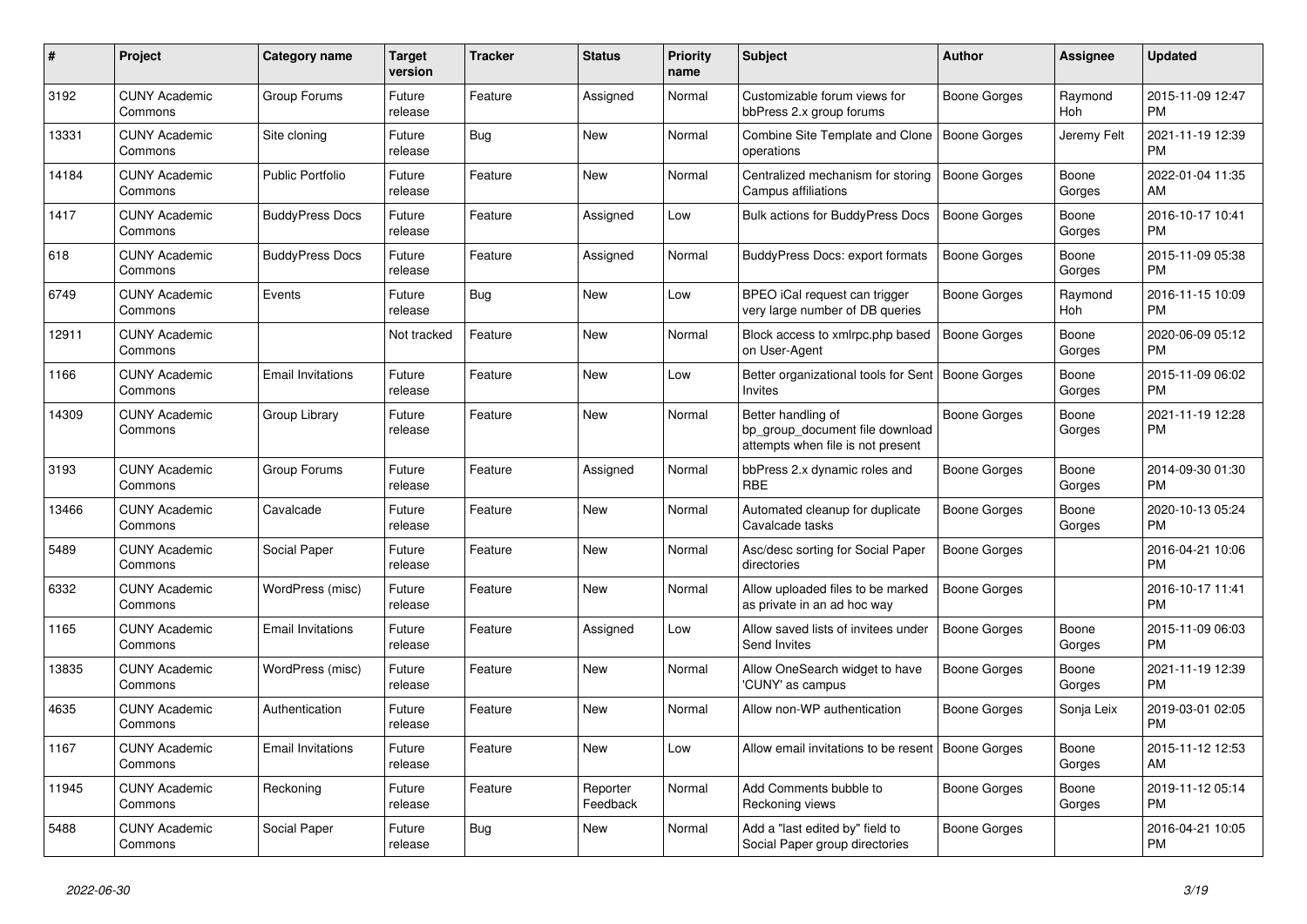| #     | <b>Project</b>                                                          | Category name            | <b>Target</b><br>version | <b>Tracker</b> | <b>Status</b>        | Priority<br>name | <b>Subject</b>                                                   | <b>Author</b>      | Assignee            | <b>Updated</b>                |
|-------|-------------------------------------------------------------------------|--------------------------|--------------------------|----------------|----------------------|------------------|------------------------------------------------------------------|--------------------|---------------------|-------------------------------|
| 3330  | <b>CUNY Academic</b><br>Commons                                         | My Commons               | Future<br>release        | Feature        | Assigned             | Normal           | "Commons Information" tool                                       | Boone Gorges       | Chris Stein         | 2014-09-22 08:46<br><b>PM</b> |
| 1460  | <b>CUNY Academic</b><br>Commons                                         | Analytics                | Future<br>release        | Feature        | Assigned             | Normal           | <b>Update System Report</b>                                      | <b>Brian Foote</b> | Boone<br>Gorges     | 2015-11-09 06:13<br><b>PM</b> |
| 2666  | <b>CUNY Academic</b><br>Commons                                         | About page               | Not tracked              | Documentation  | Assigned             | Normal           | <b>Update About Text</b>                                         | Chris Stein        | Luke Waltzer        | 2016-03-04 11:19<br>AM        |
| 860   | <b>CUNY Academic</b><br>Commons                                         | Design                   | Future<br>release        | Design/UX      | Assigned             | Normal           | <b>Standardize Button Treatment</b><br><b>Across the Commons</b> | Chris Stein        | Chris Stein         | 2014-05-01 09:45<br>AM        |
| 2881  | <b>CUNY Academic</b><br>Commons                                         | <b>Public Portfolio</b>  | Future<br>release        | Feature        | Assigned             | Normal           | Redesign the UX for Profiles                                     | Chris Stein        | Chris Stein         | 2016-10-13 12:45<br><b>PM</b> |
| 3565  | <b>CUNY Academic</b><br>Commons                                         | My Commons               | Not tracked              | Documentation  | New                  | Normal           | Load Newest inconsistencies                                      | Chris Stein        | scott voth          | 2015-11-09 01:16<br><b>PM</b> |
| 3059  | <b>CUNY Academic</b><br>Commons                                         | Group Forums             | Future<br>release        | Design/UX      | <b>New</b>           | Normal           | Forum Post Permissable Content<br><b>Explanatory Text</b>        | Chris Stein        | Chris Stein         | 2015-04-02 11:27<br>AM        |
| 13370 | <b>CUNY Academic</b><br>Commons                                         | Group Library            | Future<br>release        | Feature        | <b>New</b>           | Normal           | Library bulk deletion and folder<br>editing                      | Colin McDonald     | Boone<br>Gorges     | 2020-10-13 10:41<br>AM        |
| 15210 | <b>CUNY Academic</b><br>Commons                                         | Analytics                | Not tracked              | Design/UX      | New                  | Normal           | Google Analytics improvements                                    | Colin McDonald     | Boone<br>Gorges     | 2022-05-24 10:47<br>AM        |
| 13199 | <b>CUNY Academic</b><br>Commons                                         | Group Forums             | Future<br>release        | Feature        | New                  | Normal           | Favoring Groups over bbPress<br>plugin                           | Colin McDonald     | Colin<br>McDonald   | 2021-11-19 12:28<br><b>PM</b> |
| 9729  | <b>CUNY Academic</b><br>Commons                                         | <b>SEO</b>               | Not tracked              | Support        | <b>New</b>           | Normal           | 503 Errors showing on<br>newlaborforum.cuny.edu                  | Diane Krauthamer   | Raymond<br>Hoh      | 2018-05-22 04:48<br><b>PM</b> |
| 3615  | <b>CUNY Academic</b><br>Commons                                         | Redmine                  | Not tracked              | Feature        | New                  | Low              | Create Redmine issues via email                                  | Dominic Giglio     | Boone<br>Gorges     | 2017-11-16 11:36<br>AM        |
| 11968 | JustPublics@365<br>MediaCamp                                            |                          |                          | Feature        | <b>New</b>           | Normal           | Nanoscience Retractable Display<br>Unit                          | Donald Cherry      | Bonnie<br>Eissner   | 2021-02-19 08:50<br>AM        |
| 12062 | AD/O365 Transition<br>from NonMatric to<br><b>Matriculated Students</b> |                          |                          | Feature        | In Progress          | Normal           | create solution and console<br>project                           | Emilio Rodriguez   | Emilio<br>Rodriguez | 2019-11-12 03:56<br><b>PM</b> |
| 13457 | <b>CUNY Academic</b><br>Commons                                         | Group Forums             | 2.0.3                    | Bug            | New                  | High             | Forum post not sending<br>notifications                          | Filipa Calado      | Raymond<br>Hoh      | 2022-06-29 11:32<br>AM        |
| 11545 | <b>CUNY Academic</b><br>Commons                                         | <b>WordPress Plugins</b> | Not tracked              | Support        | <b>New</b>           | Normal           | Twitter searches in WordPress                                    | Gina Cherry        | Matt Gold           | 2019-09-23 01:03<br><b>PM</b> |
| 14842 | <b>CUNY Academic</b><br>Commons                                         |                          | Not tracked              | Support        | Reporter<br>Feedback | Normal           | Question about widgets and block<br>editor                       | Gina Cherry        |                     | 2021-10-06 03:01<br><b>PM</b> |
| 12004 | <b>CUNY Academic</b><br>Commons                                         |                          | Not tracked              | Support        | Reporter<br>Feedback | Normal           | Notifications for spam blog<br>comments                          | Gina Cherry        | Raymond<br>Hoh      | 2019-11-01 12:05<br><b>PM</b> |
| 11649 | <b>CUNY Academic</b><br>Commons                                         | <b>WordPress Plugins</b> | 2.0.3                    | Bug            | In Progress          | Normal           | CC license displayed on every<br>page                            | Gina Cherry        | Raymond<br>Hoh      | 2022-06-29 11:32<br>AM        |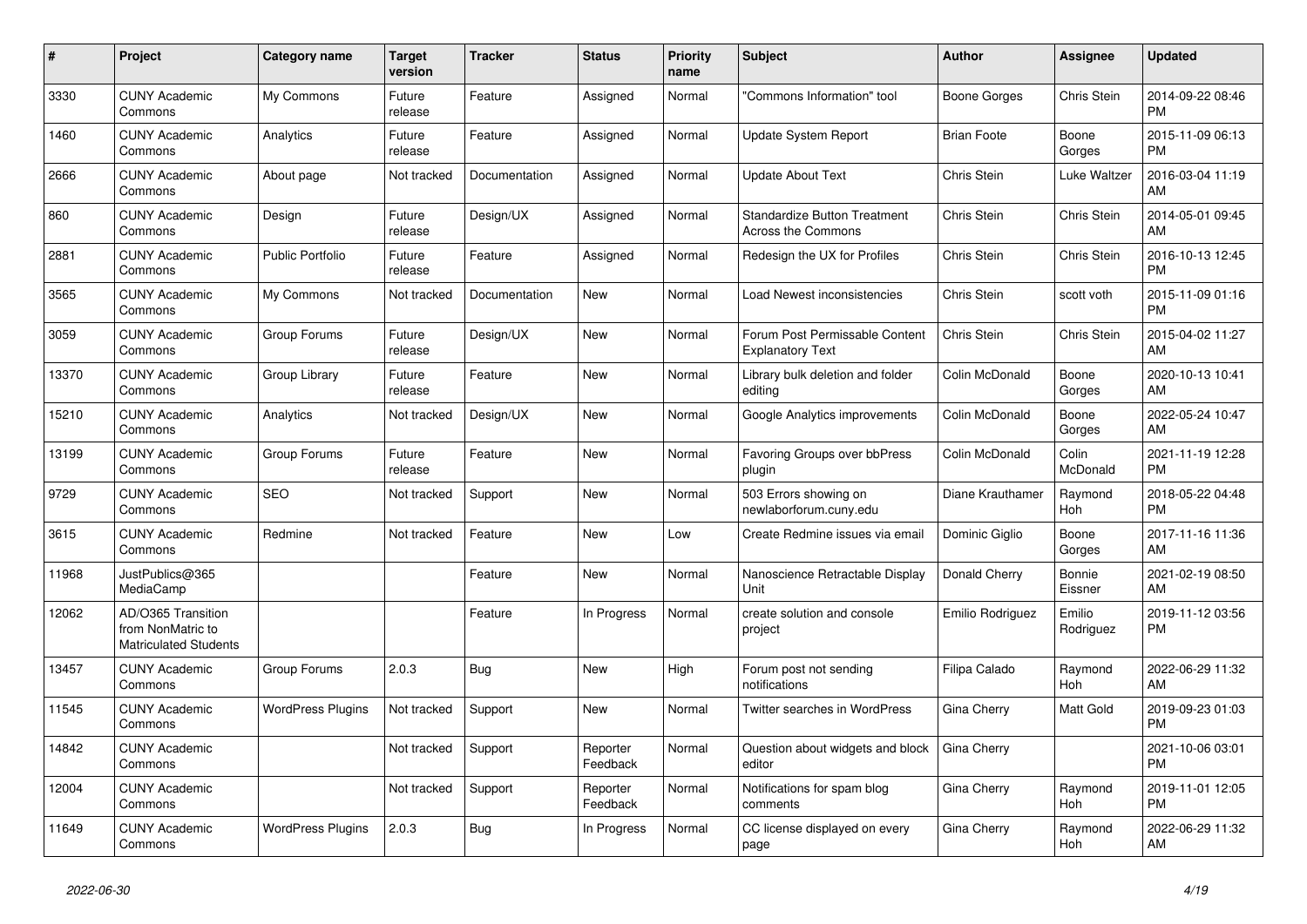| $\pmb{\sharp}$ | Project                         | <b>Category name</b>     | <b>Target</b><br>version | <b>Tracker</b> | <b>Status</b>        | Priority<br>name | <b>Subject</b>                                                               | <b>Author</b> | Assignee            | <b>Updated</b>                |
|----------------|---------------------------------|--------------------------|--------------------------|----------------|----------------------|------------------|------------------------------------------------------------------------------|---------------|---------------------|-------------------------------|
| 3473           | <b>CUNY Academic</b><br>Commons | <b>User Experience</b>   | Future<br>release        | Feature        | Assigned             | Normal           | Commons profile: Add help info<br>about "Positions" replacing "title"        | Keith Miyake  | Samantha<br>Raddatz | 2015-11-09 02:28<br><b>PM</b> |
| 6755           | <b>CUNY Academic</b><br>Commons | WordPress (misc)         | Future<br>release        | Bug            | New                  | Normal           | Cannot Deactivate Plugin                                                     | Laura Kane    |                     | 2016-11-16 01:12<br><b>PM</b> |
| 14538          | <b>CUNY Academic</b><br>Commons |                          | Not tracked              | Support        | Reporter<br>Feedback | Normal           | <b>Weebly To Commons</b>                                                     | Laurie Hurson |                     | 2021-09-14 10:47<br>AM        |
| 11843          | <b>CUNY Academic</b><br>Commons | WordPress (misc)         | Future<br>release        | Design/UX      | <b>New</b>           | Normal           | Tweaking the Gutenberg Editor<br>Interface                                   | Laurie Hurson |                     | 2022-04-26 12:00<br><b>PM</b> |
| 12446          | <b>CUNY Academic</b><br>Commons | Groups (misc)            | Future<br>release        | Feature        | Reporter<br>Feedback | Normal           | Toggle default site to group forum<br>posting                                | Laurie Hurson | Laurie Hurson       | 2020-03-10 11:57<br>AM        |
| 12438          | <b>CUNY Academic</b><br>Commons | Courses                  | Not tracked              | Bug            | New                  | Normal           | Site appearing twice                                                         | Laurie Hurson | Boone<br>Gorges     | 2020-02-18 01:34<br><b>PM</b> |
| 12328          | <b>CUNY Academic</b><br>Commons |                          | Not tracked              | Support        | <b>New</b>           | Normal           | Sign up Code for Non-CUNY<br>Faculty                                         | Laurie Hurson |                     | 2020-01-28 10:25<br>AM        |
| 12484          | <b>CUNY Academic</b><br>Commons |                          | Not tracked              | Support        | Reporter<br>Feedback | Normal           | Sign up Code for COIL Course<br>starting in March                            | Laurie Hurson | Matt Gold           | 2020-03-02 02:26<br><b>PM</b> |
| 16199          | <b>CUNY Academic</b><br>Commons | <b>Directories</b>       | 2.0.3                    | Bug            | New                  | Normal           | Removed "Semester" Filter from<br><b>Courses Directory</b>                   | Laurie Hurson | Boone<br>Gorges     | 2022-06-29 11:32<br>AM        |
| 14475          | <b>CUNY Academic</b><br>Commons |                          | Not tracked              | Publicity      | <b>New</b>           | Normal           | <b>OER Showcase Page</b>                                                     | Laurie Hurson | Laurie Hurson       | 2021-09-14 10:46<br>AM        |
| 15757          | <b>CUNY Academic</b><br>Commons |                          |                          | Bug            | <b>New</b>           | Normal           | Members # do not match                                                       | Laurie Hurson |                     | 2022-03-30 04:52<br><b>PM</b> |
| 11131          | <b>CUNY Academic</b><br>Commons |                          | Future<br>release        | Feature        | Reporter<br>Feedback | Normal           | Image Annotation Plugins                                                     | Laurie Hurson |                     | 2019-02-26 11:33<br>AM        |
| 11879          | <b>CUNY Academic</b><br>Commons |                          | Not tracked              | Bug            | <b>New</b>           | Normal           | Hypothesis comments appearing<br>on multiple, different pdfs across<br>blogs | Laurie Hurson | Laurie Hurson       | 2019-09-19 02:39<br><b>PM</b> |
| 13650          | <b>CUNY Academic</b><br>Commons | Group Library            | Future<br>release        | Feature        | New                  | Normal           | Forum Attachments in Group<br>Library                                        | Laurie Hurson |                     | 2021-11-19 12:30<br><b>PM</b> |
| 12121          | <b>CUNY Academic</b><br>Commons | <b>WordPress Plugins</b> | 2.0.3                    | Feature        | Reporter<br>Feedback | Normal           | Embedding H5P Iframes on<br><b>Commons Site</b>                              | Laurie Hurson | Boone<br>Gorges     | 2022-06-29 11:32<br>AM        |
| 9289           | <b>CUNY Academic</b><br>Commons | <b>WordPress Plugins</b> | Future<br>release        | <b>Bug</b>     | Reporter<br>Feedback | Normal           | Email Users Plugin                                                           | Laurie Hurson | Boone<br>Gorges     | 2018-10-24 12:34<br><b>PM</b> |
| 14940          | <b>CUNY Academic</b><br>Commons |                          |                          | Bug            | New                  | Normal           | Discrepancy between Commons<br>profile "sites" and actual # of sites         | Laurie Hurson |                     | 2021-11-08 11:09<br>AM        |
| 14787          | <b>CUNY Academic</b><br>Commons | Plugin Packages          | Future<br>release        | Feature        | <b>New</b>           | Normal           | Creating a "Design" plugin<br>package                                        | Laurie Hurson | scott voth          | 2022-04-27 04:56<br><b>PM</b> |
| 14936          | <b>CUNY Academic</b><br>Commons |                          |                          | Bug            | <b>New</b>           | Normal           | Commons websites blocked by<br>SPS campus network                            | Laurie Hurson |                     | 2021-11-03 03:57<br><b>PM</b> |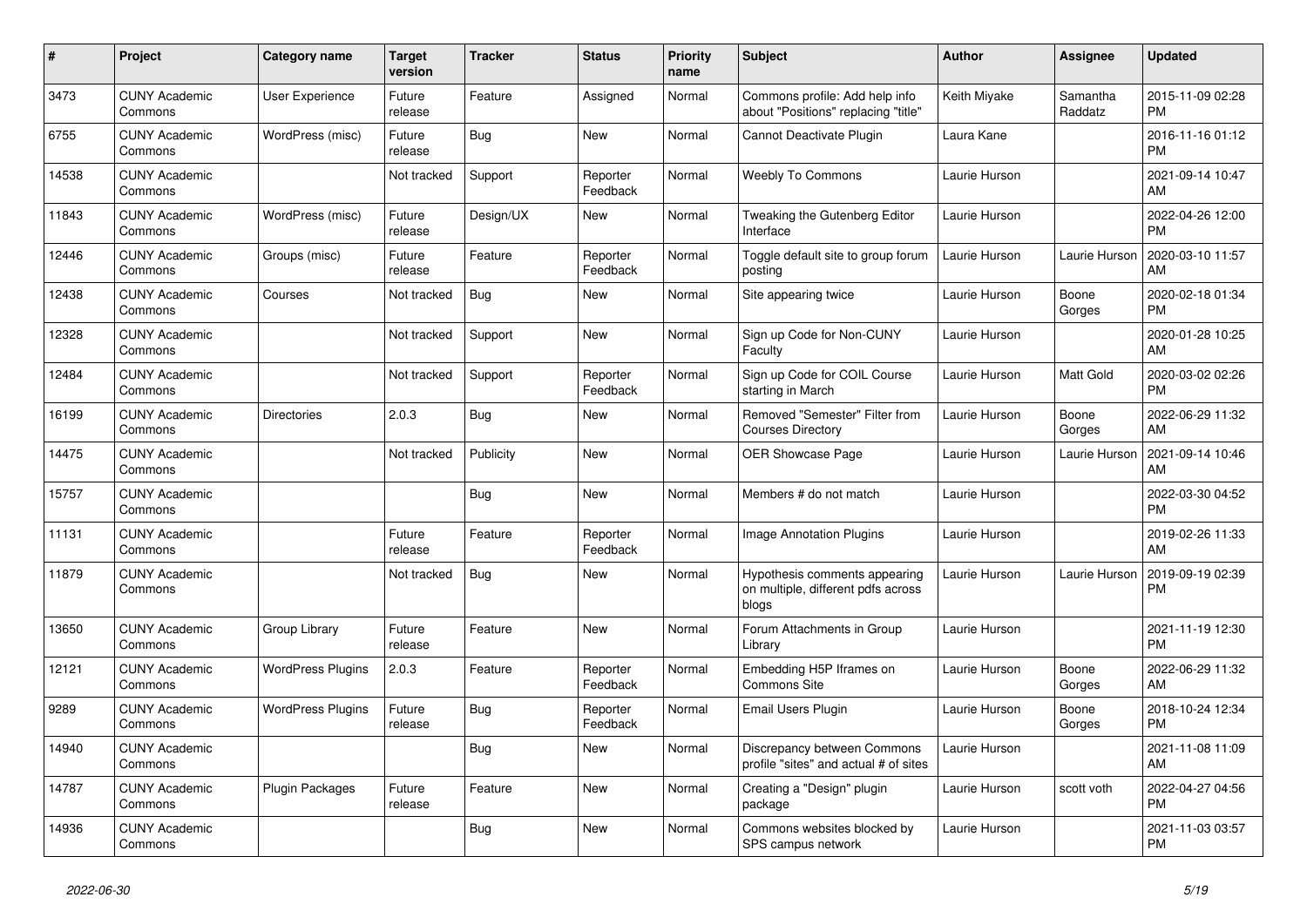| #     | Project                         | <b>Category name</b>     | <b>Target</b><br>version | <b>Tracker</b> | <b>Status</b>        | Priority<br>name | <b>Subject</b>                                              | <b>Author</b> | Assignee            | <b>Updated</b>                |
|-------|---------------------------------|--------------------------|--------------------------|----------------|----------------------|------------------|-------------------------------------------------------------|---------------|---------------------|-------------------------------|
| 11415 | <b>CUNY Academic</b><br>Commons | <b>WordPress Plugins</b> | Not tracked              | <b>Bug</b>     | Reporter<br>Feedback | Normal           | <b>Blog Subscriptions in Jetpack</b>                        | Laurie Hurson |                     | 2019-05-14 10:34<br>AM        |
| 15923 | <b>CUNY Academic</b><br>Commons |                          | Not tracked              | Feature        | Reporter<br>Feedback | Normal           | <b>Bellows Plugin Adjustments</b>                           | Laurie Hurson |                     | 2022-04-20 10:10<br>AM        |
| 15176 | <b>CUNY Academic</b><br>Commons |                          | Not tracked              | Support        | Reporter<br>Feedback | Normal           | Archiving Q Writing & Old<br>Wordpress Sites on the Commons | Laurie Hurson |                     | 2022-02-08 10:28<br>AM        |
| 14504 | <b>CUNY Academic</b><br>Commons |                          | Not tracked              | Publicity      | Reporter<br>Feedback | Normal           | Adding showcases to home page<br>menu                       | Laurie Hurson | Boone<br>Gorges     | 2022-01-19 03:26<br><b>PM</b> |
| 15613 | <b>CUNY Academic</b><br>Commons |                          | 2.0.3                    | Feature        | Reporter<br>Feedback | Normal           | Adding "Passster" plugin                                    | Laurie Hurson |                     | 2022-06-29 11:32<br>AM        |
| 11789 | <b>CUNY Academic</b><br>Commons | Courses                  | Future<br>release        | Feature        | <b>New</b>           | Normal           | Ability to remove item from<br>Courses list                 | Laurie Hurson | Sonja Leix          | 2019-09-24 12:28<br><b>PM</b> |
| 9060  | <b>CUNY Academic</b><br>Commons | Commons In A Box         | Not tracked              | Bug            | Hold                 | Normal           | Problems with CBox image library<br>/ upload                | Lisa Rhody    | Raymond<br>Hoh      | 2018-01-10 03:26<br><b>PM</b> |
| 2175  | <b>CUNY Academic</b><br>Commons | WordPress (misc)         | Not tracked              | Support        | Assigned             | Normal           | Subscibe 2 vs. Jetpack<br>subscription options              | local admin   | Matt Gold           | 2016-01-26 04:58<br><b>PM</b> |
| 2610  | <b>CUNY Academic</b><br>Commons | Group Invitations        | Future<br>release        | Feature        | Assigned             | Low              | Request: Custom invitation<br>message to group invites      | local admin   | Boone<br>Gorges     | 2015-11-09 06:13<br><b>PM</b> |
| 2325  | <b>CUNY Academic</b><br>Commons | BuddyPress (misc)        | Future<br>release        | Feature        | Assigned             | Low              | Profile should have separate fields<br>for first/last names | local admin   | Boone<br>Gorges     | 2015-11-09 06:09<br><b>PM</b> |
| 2612  | <b>CUNY Academic</b><br>Commons |                          | Not tracked              | Publicity      | Assigned             | Normal           | Pinterest site for the Commons                              | local admin   | Sarah<br>Morgano    | 2016-03-04 11:19<br>AM        |
| 6644  | <b>CUNY Academic</b><br>Commons |                          | Not tracked              | Bug            | Reporter<br>Feedback | High             | White Screen at Login Pge                                   | Luke Waltzer  | Raymond<br>Hoh      | 2016-11-21 10:34<br><b>PM</b> |
| 7981  | <b>CUNY Academic</b><br>Commons | Social Paper             | Future<br>release        | Bug            | New                  | Normal           | Social Paper comments should<br>not go to spam              | Luke Waltzer  | Boone<br>Gorges     | 2018-04-16 03:52<br><b>PM</b> |
| 6356  | <b>CUNY Academic</b><br>Commons | <b>WordPress Plugins</b> | Future<br>release        | Bug            | Reporter<br>Feedback | Low              | Should Subscribe2 be<br>deprecated?                         | Luke Waltzer  |                     | 2017-03-20 12:20<br><b>PM</b> |
| 5225  | <b>CUNY Academic</b><br>Commons | Registration             | Future<br>release        | Feature        | Assigned             | Normal           | On-boarding Issues                                          | Luke Waltzer  | Samantha<br>Raddatz | 2016-02-12 02:58<br><b>PM</b> |
| 5317  | <b>CUNY Academic</b><br>Commons | Group Blogs              | Not tracked              | Bug            | Reporter<br>Feedback | Normal           | Notifications of New Post Didn't<br>Come                    | Luke Waltzer  | Samantha<br>Raddatz | 2016-03-21 10:41<br><b>PM</b> |
| 6389  | <b>CUNY Academic</b><br>Commons | <b>BuddyPress Docs</b>   | Future<br>release        | Feature        | New                  | Low              | <b>Make Discussion Area Visible</b><br>When Editing a Doc   | Luke Waltzer  | Boone<br>Gorges     | 2016-10-21 04:16<br><b>PM</b> |
| 5268  | <b>CUNY Academic</b><br>Commons | Group Forums             | Future<br>release        | <b>Bug</b>     | Assigned             | Normal           | Long-time to post to multiple<br>groups                     | Luke Waltzer  | Daniel Jones        | 2016-09-07 06:31<br><b>PM</b> |
| 8835  | <b>CUNY Academic</b><br>Commons | Blogs (BuddyPress)       | Future<br>release        | Feature        | <b>New</b>           | Normal           | Extend cuny. is shortlinks to sites                         | Luke Waltzer  | Boone<br>Gorges     | 2022-04-26 11:59<br>AM        |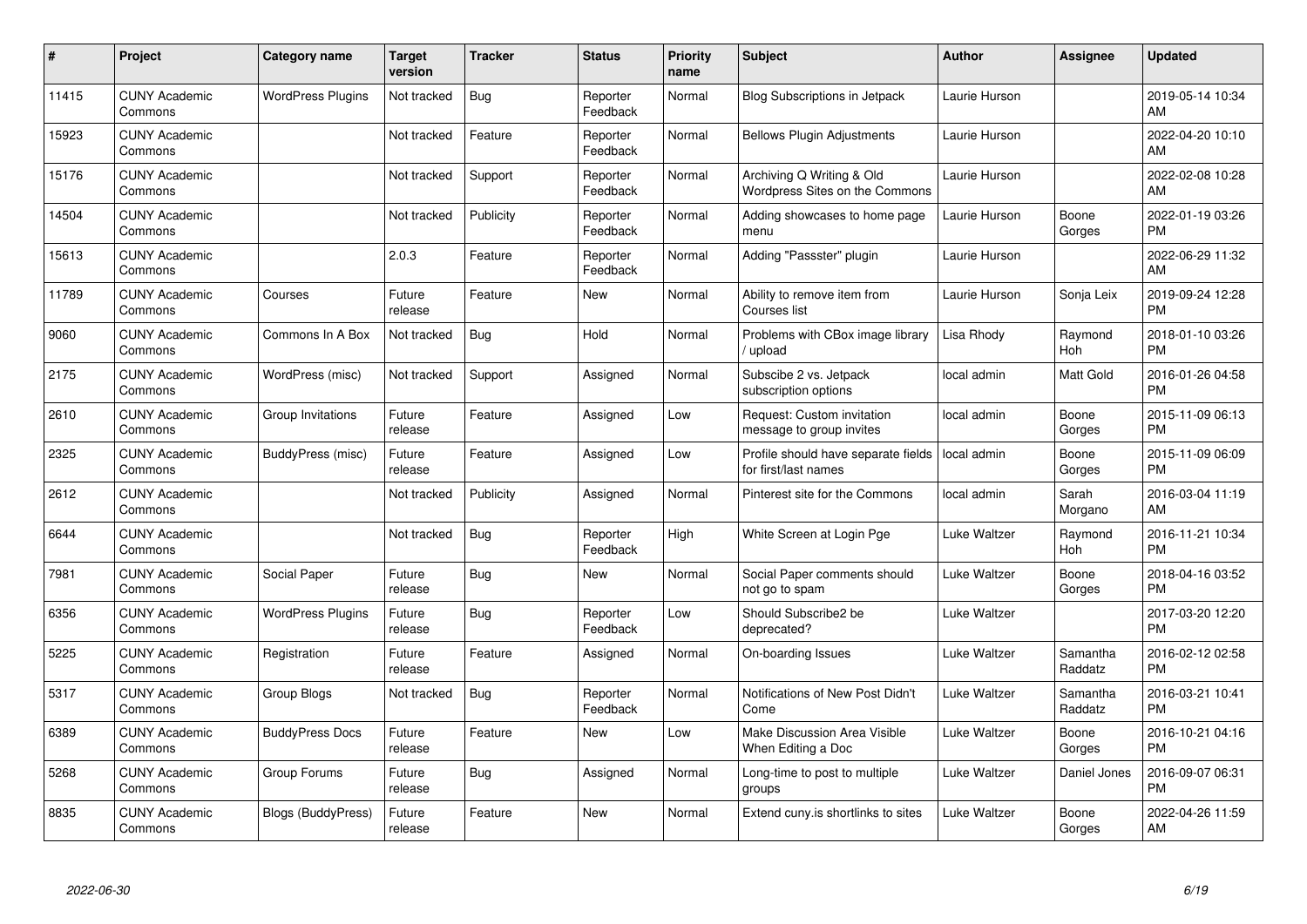| #     | Project                         | <b>Category name</b>     | <b>Target</b><br>version | <b>Tracker</b> | <b>Status</b>        | Priority<br>name | <b>Subject</b>                                                                                | Author          | <b>Assignee</b>     | <b>Updated</b>                |
|-------|---------------------------------|--------------------------|--------------------------|----------------|----------------------|------------------|-----------------------------------------------------------------------------------------------|-----------------|---------------------|-------------------------------|
| 6078  | <b>CUNY Academic</b><br>Commons | Blogs (BuddyPress)       | Future<br>release        | Feature        | New                  | Normal           | Explore Adding Network Blog<br>Metadata Plugin                                                | Luke Waltzer    | Luke Waltzer        | 2016-10-11 10:29<br><b>PM</b> |
| 7928  | <b>CUNY Academic</b><br>Commons | Group Forums             | Not tracked              | <b>Bug</b>     | New                  | Normal           | Duplicate Forum post                                                                          | Luke Waltzer    | Raymond<br>Hoh      | 2017-04-11 09:27<br><b>PM</b> |
| 13430 | <b>CUNY Academic</b><br>Commons | Reply By Email           | Not tracked              | <b>Bug</b>     | New                  | Normal           | Delay in RBE                                                                                  | Luke Waltzer    | Raymond<br>Hoh      | 2020-10-13 11:16<br>AM        |
| 6392  | <b>CUNY Academic</b><br>Commons | Group Forums             | Future<br>release        | Design/UX      | Assigned             | Low              | Composition/Preview Panes in<br>Forum Posts                                                   | Luke Waltzer    | Paige Dupont        | 2016-10-21 04:26<br><b>PM</b> |
| 7624  | <b>CUNY Academic</b><br>Commons | <b>BuddyPress (misc)</b> | Future<br>release        | Design/UX      | New                  | Normal           | <b>BP Notifications</b>                                                                       | Luke Waltzer    | Paige Dupont        | 2017-02-08 10:43<br>PM        |
| 9211  | <b>CUNY Academic</b><br>Commons | <b>WordPress Plugins</b> | Future<br>release        | Support        | Reporter<br>Feedback | Normal           | Auto-Role Setting in Forum Plugin<br><b>Causing Some Confusion</b>                            | Luke Waltzer    | Boone<br>Gorges     | 2018-03-13 11:44<br>AM        |
| 9895  | <b>CUNY Academic</b><br>Commons | Onboarding               | Future<br>release        | Feature        | Assigned             | Normal           | Add "Accept Invitation"<br>link/button/function to Group<br>and/or Site invitation emails?    | Luke Waltzer    | Boone<br>Gorges     | 2018-06-07 12:42<br><b>PM</b> |
| 8211  | <b>CUNY Academic</b><br>Commons | <b>WordPress Themes</b>  | Future<br>release        | Feature        | New                  | Normal           | Theme Suggestions: Material<br>Design-Inspired Themes                                         | Margaret Galvan | Margaret<br>Galvan  | 2017-08-07 02:48<br><b>PM</b> |
| 7828  | <b>CUNY Academic</b><br>Commons |                          | Not tracked              | Feature        | Assigned             | Normal           | Theme Assessment 2017                                                                         | Margaret Galvan | Margaret<br>Galvan  | 2017-05-02 10:41<br><b>PM</b> |
| 8078  | <b>CUNY Academic</b><br>Commons | <b>WordPress Plugins</b> | Future<br>release        | System Upgrade | Assigned             | Normal           | <b>CommentPress Updates</b>                                                                   | Margaret Galvan | Christian<br>Wach   | 2017-05-08 03:49<br><b>PM</b> |
| 10273 | <b>CUNY Academic</b><br>Commons | Registration             | Not tracked              | Support        | Reporter<br>Feedback | Normal           | users combining CF and campus<br>address                                                      | Marilyn Weber   |                     | 2019-09-18 10:58<br>AM        |
| 14784 | <b>CUNY Academic</b><br>Commons |                          |                          | Support        | Reporter<br>Feedback | Normal           | User report of logo problem when<br>using Customizer theme                                    | Marilyn Weber   |                     | 2021-09-17 10:25<br>AM        |
| 12350 | <b>CUNY Academic</b><br>Commons | Blogs (BuddyPress)       | Not tracked              | Support        | Reporter<br>Feedback | Normal           | URL creation problem                                                                          | Marilyn Weber   |                     | 2020-02-03 11:27<br>AM        |
| 14911 | <b>CUNY Academic</b><br>Commons | <b>WordPress Themes</b>  | Not tracked              | Support        | New                  | Normal           | Twentytwentyone theme                                                                         | Marilyn Weber   |                     | 2021-10-28 10:37<br>AM        |
| 5205  | <b>CUNY Academic</b><br>Commons | Social Paper             | Future<br>release        | Feature        | New                  | Normal           | Social Paper folders                                                                          | Marilyn Weber   |                     | 2016-02-11 10:24<br><b>PM</b> |
| 15816 | <b>CUNY Academic</b><br>Commons |                          | Not tracked              | Support        | New                  | Normal           | slow loading at SPS                                                                           | Marilyn Weber   |                     | 2022-04-05 01:26<br><b>PM</b> |
| 12360 | <b>CUNY Academic</b><br>Commons | <b>WordPress Themes</b>  | Not tracked              | Bug            | Reporter<br>Feedback | Normal           | site just says "DANTE We are<br>currently in maintenance mode,<br>please check back shortly." | Marilyn Weber   |                     | 2020-02-04 12:13<br><b>PM</b> |
| 5052  | <b>CUNY Academic</b><br>Commons | Social Paper             | Future<br>release        | Feature        | New                  | Low              | Sentence by sentence or line by<br>line comments (SP suggestion #3)                           | Marilyn Weber   | Boone<br>Gorges     | 2016-02-11 10:24<br><b>PM</b> |
| 5053  | <b>CUNY Academic</b><br>Commons | Social Paper             | Future<br>release        | Feature        | New                  | Low              | Scrollable menu to add readers<br>(SP suggestion #4)                                          | Marilyn Weber   | Samantha<br>Raddatz | 2016-04-21 05:21<br><b>PM</b> |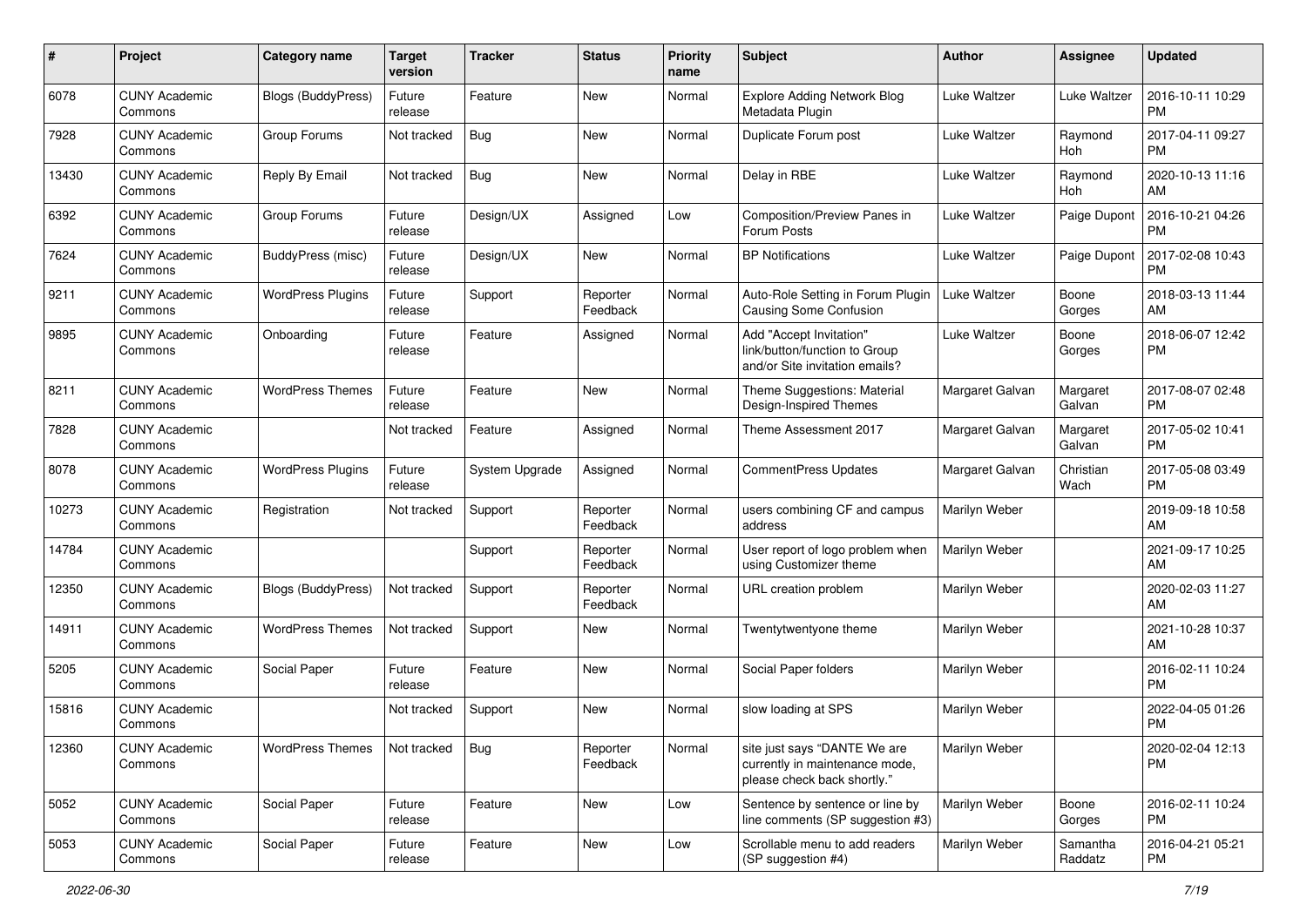| #     | Project                         | Category name              | <b>Target</b><br>version | <b>Tracker</b> | <b>Status</b>        | <b>Priority</b><br>name | <b>Subject</b>                                                     | <b>Author</b> | <b>Assignee</b>     | <b>Updated</b>                |
|-------|---------------------------------|----------------------------|--------------------------|----------------|----------------------|-------------------------|--------------------------------------------------------------------|---------------|---------------------|-------------------------------|
| 16099 | <b>CUNY Academic</b><br>Commons |                            |                          | Support        | Reporter<br>Feedback | Normal                  | request for Newsletter Glue                                        | Marilyn Weber |                     | 2022-05-13 12:14<br><b>PM</b> |
| 5282  | <b>CUNY Academic</b><br>Commons | Social Paper               | Future<br>release        | Bug            | <b>New</b>           | Normal                  | Replying via email directs to paper<br>but not individual comment. | Marilyn Weber | Raymond<br>Hoh      | 2016-03-02 01:48<br><b>PM</b> |
| 16110 | <b>CUNY Academic</b><br>Commons |                            |                          | Support        | Reporter<br>Feedback | Normal                  | remove Creative Commons<br>license from pages?                     | Marilyn Weber | Raymond<br>Hoh      | 2022-05-17 06:11<br><b>PM</b> |
| 15685 | <b>CUNY Academic</b><br>Commons |                            |                          | Support        | <b>New</b>           | High                    | problem with chrome?                                               | Marilyn Weber |                     | 2022-04-25 03:40<br><b>PM</b> |
| 13286 | <b>CUNY Academic</b><br>Commons |                            | Not tracked              | Support        | New                  | Normal                  | problem connecting with<br>WordPress app                           | Marilyn Weber | Raymond<br>Hoh      | 2020-09-08 11:16<br>AM        |
| 14900 | <b>CUNY Academic</b><br>Commons |                            | Not tracked              | Support        | Reporter<br>Feedback | Normal                  | previous theme?                                                    | Marilyn Weber |                     | 2021-10-25 10:31<br>AM        |
| 13912 | <b>CUNY Academic</b><br>Commons |                            | Not tracked              | Feature        | Hold                 | Low                     | posting "missed schedule"                                          | Marilyn Weber |                     | 2021-02-23 10:46<br>AM        |
| 11771 | <b>CUNY Academic</b><br>Commons |                            | Not tracked              | Support        | Reporter<br>Feedback | Normal                  | post displays in sections                                          | Marilyn Weber |                     | 2019-08-20 10:34<br>AM        |
| 11971 | <b>CUNY Academic</b><br>Commons | <b>Email Notifications</b> | Future<br>release        | Bug            | Reporter<br>Feedback | Low                     | Pictures obscured in emailed post<br>notifications                 | Marilyn Weber | Raymond<br>Hoh      | 2019-11-21 01:14<br><b>PM</b> |
| 8607  | <b>CUNY Academic</b><br>Commons |                            | Not tracked              | Support        | <b>New</b>           | Normal                  | Paypal?                                                            | Marilyn Weber | Matt Gold           | 2018-05-15 01:37<br><b>PM</b> |
| 14074 | <b>CUNY Academic</b><br>Commons | WordPress (misc)           | Not tracked              | Support        | Reporter<br>Feedback | Normal                  | page password protection problem                                   | Marilyn Weber |                     | 2021-03-02 11:03<br>AM        |
| 15045 | <b>CUNY Academic</b><br>Commons |                            |                          | Support        | New                  | Normal                  | no result for KCeL in the search<br>box on the commons             | Marilyn Weber |                     | 2021-12-10 11:29<br>AM        |
| 15169 | <b>CUNY Academic</b><br>Commons |                            | 2.0.3                    | Support        | Reporter<br>Feedback | Normal                  | new Prelude website zipfiles for<br>custom theme and other files.  | Marilyn Weber |                     | 2022-06-29 11:32<br>AM        |
| 5050  | <b>CUNY Academic</b><br>Commons | Social Paper               | Future<br>release        | Feature        | <b>New</b>           | Low                     | Making comments visible in SP<br>editing mode (SP suggestion #1)   | Marilyn Weber | Samantha<br>Raddatz | 2019-09-17 11:10<br><b>PM</b> |
| 5397  | <b>CUNY Academic</b><br>Commons | Social Paper               | Future<br>release        | Feature        | <b>New</b>           | Normal                  | frustrating to have to<br>enable/disable in SP                     | Marilyn Weber | Samantha<br>Raddatz | 2016-04-20 03:39<br><b>PM</b> |
| 14398 | <b>CUNY Academic</b><br>Commons |                            | Not tracked              | Support        | Reporter<br>Feedback | Normal                  | Events plug-in notification problem   Marilyn Weber                |               |                     | 2021-05-11 11:21<br>AM        |
| 15565 | <b>CUNY Academic</b><br>Commons |                            |                          | Support        | New                  | Normal                  | Events - send updates to an email<br>listserv                      | Marilyn Weber |                     | 2022-03-10 01:06<br><b>PM</b> |
| 15655 | <b>CUNY Academic</b><br>Commons |                            | 2.0.3                    | Support        | Reporter<br>Feedback | Normal                  | Event Aggregator plugin?                                           | Marilyn Weber |                     | 2022-06-29 11:32<br>AM        |
| 12382 | <b>CUNY Academic</b><br>Commons | Membership                 | Not tracked              | Support        | <b>New</b>           | Normal                  | Email request change                                               | Marilyn Weber | Marilyn<br>Weber    | 2020-02-06 12:56<br><b>PM</b> |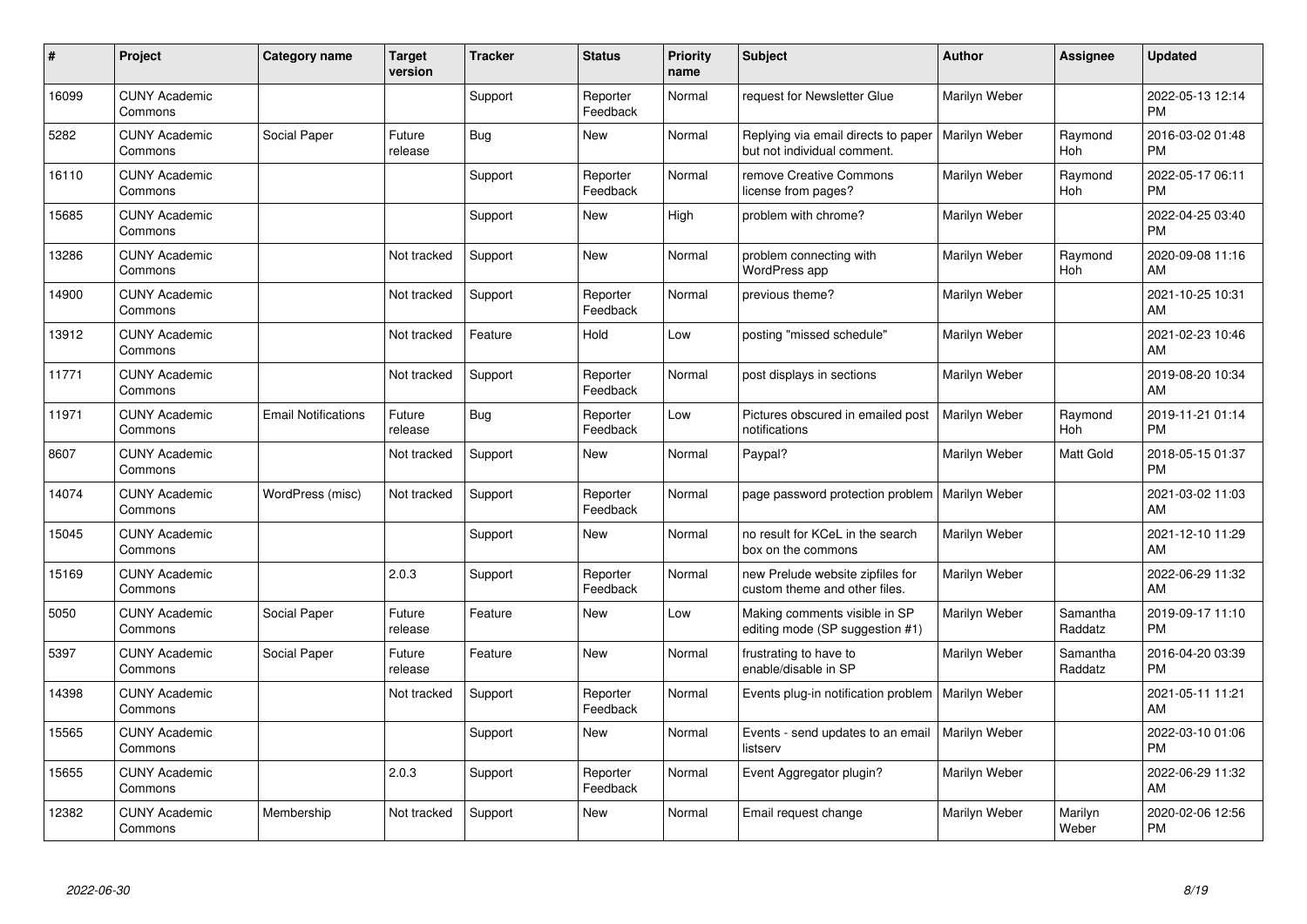| #     | Project                         | Category name              | <b>Target</b><br>version | <b>Tracker</b> | <b>Status</b>        | <b>Priority</b><br>name | <b>Subject</b>                                                                                                                                        | <b>Author</b> | Assignee            | <b>Updated</b>                |
|-------|---------------------------------|----------------------------|--------------------------|----------------|----------------------|-------------------------|-------------------------------------------------------------------------------------------------------------------------------------------------------|---------------|---------------------|-------------------------------|
| 9207  | <b>CUNY Academic</b><br>Commons |                            | Future<br>release        | Support        | Reporter<br>Feedback | Normal                  | display dashboards made in<br>Tableau?                                                                                                                | Marilyn Weber | Boone<br>Gorges     | 2018-04-10 10:42<br>AM        |
| 15260 | <b>CUNY Academic</b><br>Commons |                            |                          | Support        | Reporter<br>Feedback | Normal                  | Diacritical markings   European<br><b>Stages</b>                                                                                                      | Marilyn Weber |                     | 2022-02-04 08:16<br>AM        |
| 11509 | <b>CUNY Academic</b><br>Commons |                            | Not tracked              | Support        | Reporter<br>Feedback | Normal                  | deleted Page causing a Menu<br>problem?                                                                                                               | Marilyn Weber |                     | 2019-06-04 09:54<br>AM        |
| 13328 | <b>CUNY Academic</b><br>Commons | Group Forums               | Not tracked              | Bug            | Reporter<br>Feedback | Normal                  | cross-posting in two related<br>groups                                                                                                                | Marilyn Weber | Raymond<br>Hoh      | 2020-09-15 10:39<br><b>PM</b> |
| 11149 | <b>CUNY Academic</b><br>Commons |                            | Not tracked              | Support        | Reporter<br>Feedback | Normal                  | comments getting blocked                                                                                                                              | Marilyn Weber | Raymond<br>Hoh      | 2019-03-26 11:40<br>AM        |
| 11519 | <b>CUNY Academic</b><br>Commons |                            | Not tracked              | Support        | Assigned             | Normal                  | comment option not appearing                                                                                                                          | Marilyn Weber |                     | 2019-09-24 10:28<br>AM        |
| 10657 | <b>CUNY Academic</b><br>Commons |                            | Not tracked              | Support        | Reporter<br>Feedback | Normal                  | child theme problems                                                                                                                                  | Marilyn Weber |                     | 2018-11-08 01:19<br><b>PM</b> |
| 5992  | <b>CUNY Academic</b><br>Commons | <b>Email Notifications</b> | Future<br>release        | Feature        | <b>New</b>           | Normal                  | Changing the From line of<br>autogenerated blog emails                                                                                                | Marilyn Weber |                     | 2018-09-27 05:19<br><b>PM</b> |
| 13975 | <b>CUNY Academic</b><br>Commons | Social Paper               | Not tracked              | Support        | Reporter<br>Feedback | Normal                  | can't approve comments on Social<br>Paper paper                                                                                                       | Marilyn Weber |                     | 2021-02-12 09:33<br>AM        |
| 5058  | <b>CUNY Academic</b><br>Commons | Social Paper               | Future<br>release        | Feature        | <b>New</b>           | Low                     | Can there be a clearer signal that<br>even when comments have<br>already been made you add<br>comments by clicking on the side?<br>(SP suggestion #5) | Marilyn Weber | Samantha<br>Raddatz | 2016-02-11 10:24<br><b>PM</b> |
| 11787 | <b>CUNY Academic</b><br>Commons |                            | Not tracked              | Support        | Reporter<br>Feedback | Normal                  | automated comments notifications<br>on ZenDesk                                                                                                        | Marilyn Weber |                     | 2019-08-26 06:18<br><b>PM</b> |
| 15370 | <b>CUNY Academic</b><br>Commons |                            |                          | Support        | Reporter<br>Feedback | Normal                  | All-in-One Event Calendar?                                                                                                                            | Marilyn Weber |                     | 2022-02-17 11:03<br>AM        |
| 5199  | <b>CUNY Academic</b><br>Commons | Social Paper               | Future<br>release        | Feature        | <b>New</b>           | Normal                  | add tables to the SP editor                                                                                                                           | Marilyn Weber |                     | 2016-10-24 11:27<br>AM        |
| 9835  | <b>CUNY Academic</b><br>Commons | Group Forums               | Future<br>release        | Bug            | Assigned             | Normal                  | add a "like" function?                                                                                                                                | Marilyn Weber | <b>Erik Trainer</b> | 2018-06-05 01:49<br><b>PM</b> |
| 13255 | <b>CUNY Academic</b><br>Commons |                            | Not tracked              | Support        | Reporter<br>Feedback | Normal                  | Accessibility problems                                                                                                                                | Marilyn Weber |                     | 2020-09-01 05:48<br><b>PM</b> |
| 13034 | <b>CUNY Academic</b><br>Commons |                            | Not tracked              | Support        | Reporter<br>Feedback | Normal                  | a site is asking people to join the<br>Commons to get a download                                                                                      | Marilyn Weber |                     | 2020-07-12 07:23<br>AM        |
| 11848 | <b>CUNY Academic</b><br>Commons |                            | Not tracked              | Support        | Hold                 | Normal                  | a Dean of Faculty wants to share<br>a large file                                                                                                      | Marilyn Weber |                     | 2019-09-24 08:44<br>AM        |
| 12352 | <b>CUNY Academic</b><br>Commons |                            | Not tracked              | Support        | <b>New</b>           | Normal                  | "posts list" page builder block<br>option                                                                                                             | Marilyn Weber |                     | 2020-02-03 01:29<br><b>PM</b> |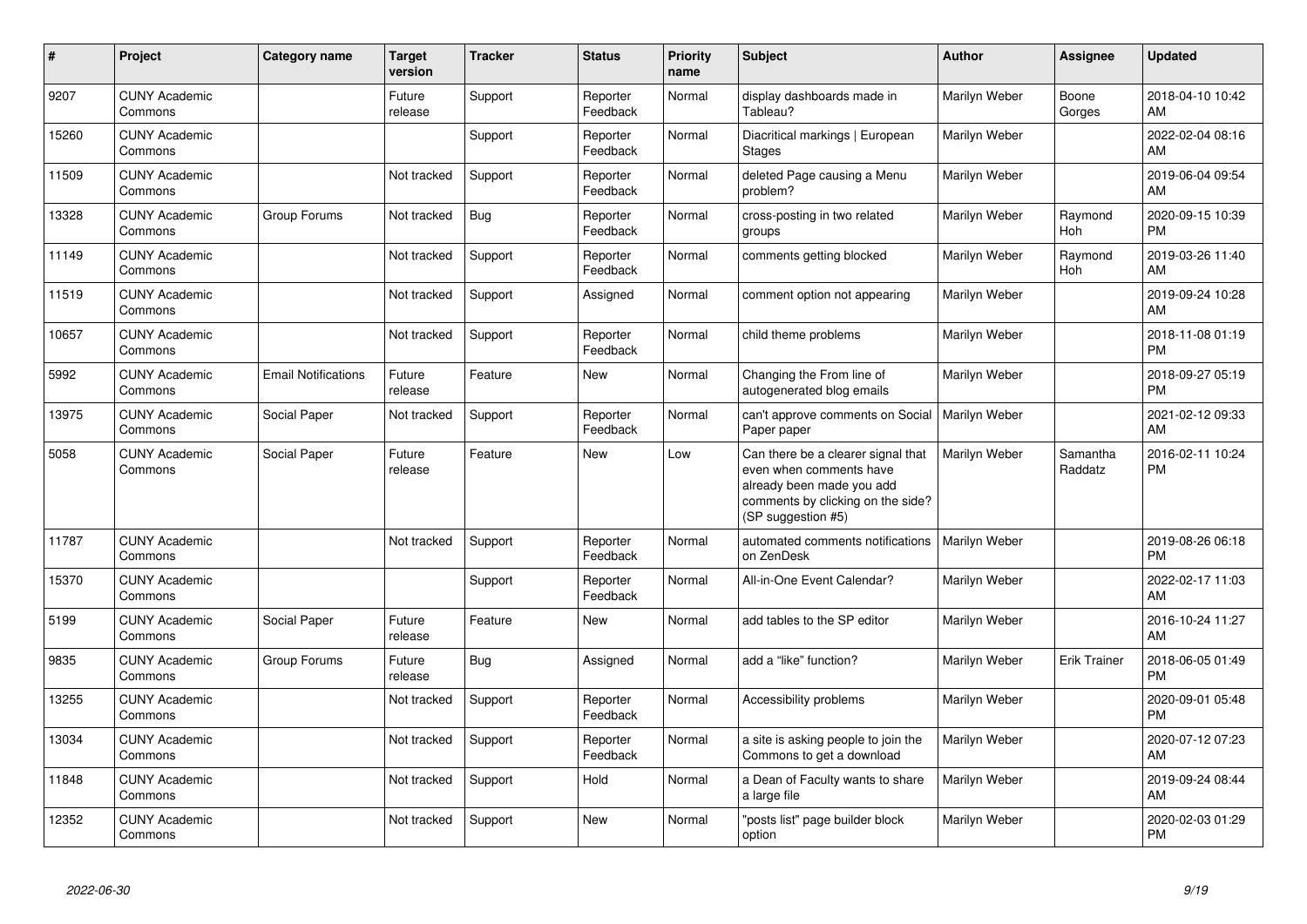| #     | <b>Project</b>                  | Category name            | <b>Target</b><br>version | <b>Tracker</b> | <b>Status</b>        | <b>Priority</b><br>name | <b>Subject</b>                                                               | <b>Author</b>      | Assignee            | <b>Updated</b>                |
|-------|---------------------------------|--------------------------|--------------------------|----------------|----------------------|-------------------------|------------------------------------------------------------------------------|--------------------|---------------------|-------------------------------|
| 12741 | <b>CUNY Academic</b><br>Commons | <b>WordPress Plugins</b> | Not tracked              | Support        | Reporter<br>Feedback | Normal                  | Tableau Public Viz Block                                                     | Marilyn Weber      | Raymond<br>Hoh      | 2020-05-12 11:00<br>AM        |
| 2576  | <b>NYCDH Community</b><br>Site  |                          |                          | Bug            | Hold                 | Low                     | Test Next Button in Javascript<br><b>Tutorial Under Activities</b>           | <b>Mark Newton</b> | Alex Gil            | 2013-05-18 02:55<br><b>PM</b> |
| 2577  | NYCDH Community<br>Site         |                          |                          | Feature        | Assigned             | Low                     | Investigate Potential to Add Links<br>to the Forum                           | Mark Newton        | Alex Gil            | 2013-05-16 09:40<br><b>PM</b> |
| 2574  | <b>NYCDH Community</b><br>Site  |                          |                          | Feature        | Assigned             | Normal                  | Add Way to Upload Files to<br>Groups                                         | <b>Mark Newton</b> | Raymond<br>Hoh      | 2013-05-18 07:46<br><b>PM</b> |
| 2571  | <b>NYCDH Community</b><br>Site  |                          |                          | Feature        | Assigned             | Normal                  | Add Google custom search box to<br>homepage                                  | <b>Mark Newton</b> | Raymond<br>Hoh      | 2013-05-18 07:49<br><b>PM</b> |
| 2573  | <b>NYCDH Community</b><br>Site  |                          |                          | Feature        | Reporter<br>Feedback | Normal                  | Add dh nyc twitter list feed to site                                         | Mark Newton        | Matt Gold           | 2013-05-16 11:42<br><b>PM</b> |
| 10262 | <b>CUNY Academic</b><br>Commons |                          | Not tracked              | Bug            | Reporter<br>Feedback | Normal                  | Newsletter Plugin: Broken Image<br>at Bottom of All Newsletters              | Mark Webb          | Raymond<br>Hoh      | 2018-08-30 05:17<br><b>PM</b> |
| 10678 | <b>CUNY Academic</b><br>Commons |                          | Not tracked              | <b>Bug</b>     | Reporter<br>Feedback | High                    | Newsletter Plugin Not Sending<br><b>Out Newsletters</b>                      | Mark Webb          | Boone<br>Gorges     | 2019-09-16 09:38<br><b>PM</b> |
| 11120 | <b>CUNY Academic</b><br>Commons | <b>WordPress Plugins</b> | Not tracked              | Bug            | Reporter<br>Feedback | Normal                  | Events Manager Events Not<br>Showing Up                                      | Mark Webb          |                     | 2019-02-27 04:10<br><b>PM</b> |
| 10769 | <b>CUNY Academic</b><br>Commons | <b>WordPress Themes</b>  | Not tracked              | Bug            | Reporter<br>Feedback | Normal                  | 2011 Theme Sidebar                                                           | Mark Webb          |                     | 2018-12-04 04:09<br><b>PM</b> |
| 9941  | <b>CUNY Academic</b><br>Commons | Wiki                     | Not tracked              | Support        | Assigned             | Normal                  | Wiki functionality                                                           | Matt Gold          | Boone<br>Gorges     | 2018-06-26 10:57<br>AM        |
| 1192  | <b>CUNY Academic</b><br>Commons | Group Files              | Future<br>release        | Feature        | Assigned             | Low                     | When posting group files, allow<br>users to add a category without<br>saving | <b>Matt Gold</b>   | Raymond<br>Hoh      | 2015-11-09 05:53<br><b>PM</b> |
| 10040 | <b>CUNY Academic</b><br>Commons | WordPress (misc)         | Not tracked              | Bug            | Reporter<br>Feedback | Normal                  | User doesn't see full list of themes                                         | <b>Matt Gold</b>   | Boone<br>Gorges     | 2018-07-25 10:12<br>AM        |
| 8898  | <b>CUNY Academic</b><br>Commons | Social Paper             | Not tracked              | Feature        | Assigned             | Normal                  | Usage data on docs and social<br>paper                                       | <b>Matt Gold</b>   | Matt Gold           | 2017-11-16 11:32<br>AM        |
| 4027  | <b>CUNY Academic</b><br>Commons | Commons In A Box         | Not tracked              | Design/UX      | Assigned             | Normal                  | Usability review of CBOX update<br>procedures                                | <b>Matt Gold</b>   | Samantha<br>Raddatz | 2015-05-11 06:36<br><b>PM</b> |
| 8901  | <b>CUNY Academic</b><br>Commons | Accessibility            | Future<br>release        | Feature        | Assigned             | Normal                  | Theme analysis for accessibility                                             | <b>Matt Gold</b>   | Boone<br>Gorges     | 2022-04-26 11:59<br>AM        |
| 9028  | <b>CUNY Academic</b><br>Commons | Onboarding               | Future<br>release        | Feature        | Assigned             | Normal                  | suggest groups to new members<br>during the registration process             | Matt Gold          | Chris Stein         | 2018-10-24 12:34<br><b>PM</b> |
| 4661  | <b>CUNY Academic</b><br>Commons | User Experience          | Future<br>release        | Bug            | Assigned             | Normal                  | <b>Simplify Events text</b>                                                  | <b>Matt Gold</b>   | Samantha<br>Raddatz | 2015-10-02 09:06<br><b>PM</b> |
| 3759  | <b>CUNY Academic</b><br>Commons | WordPress (misc)         | Future<br>release        | Feature        | Assigned             | Normal                  | Review Interface for Adding Users<br>to Blogs                                | Matt Gold          | Boone<br>Gorges     | 2015-03-24 05:52<br><b>PM</b> |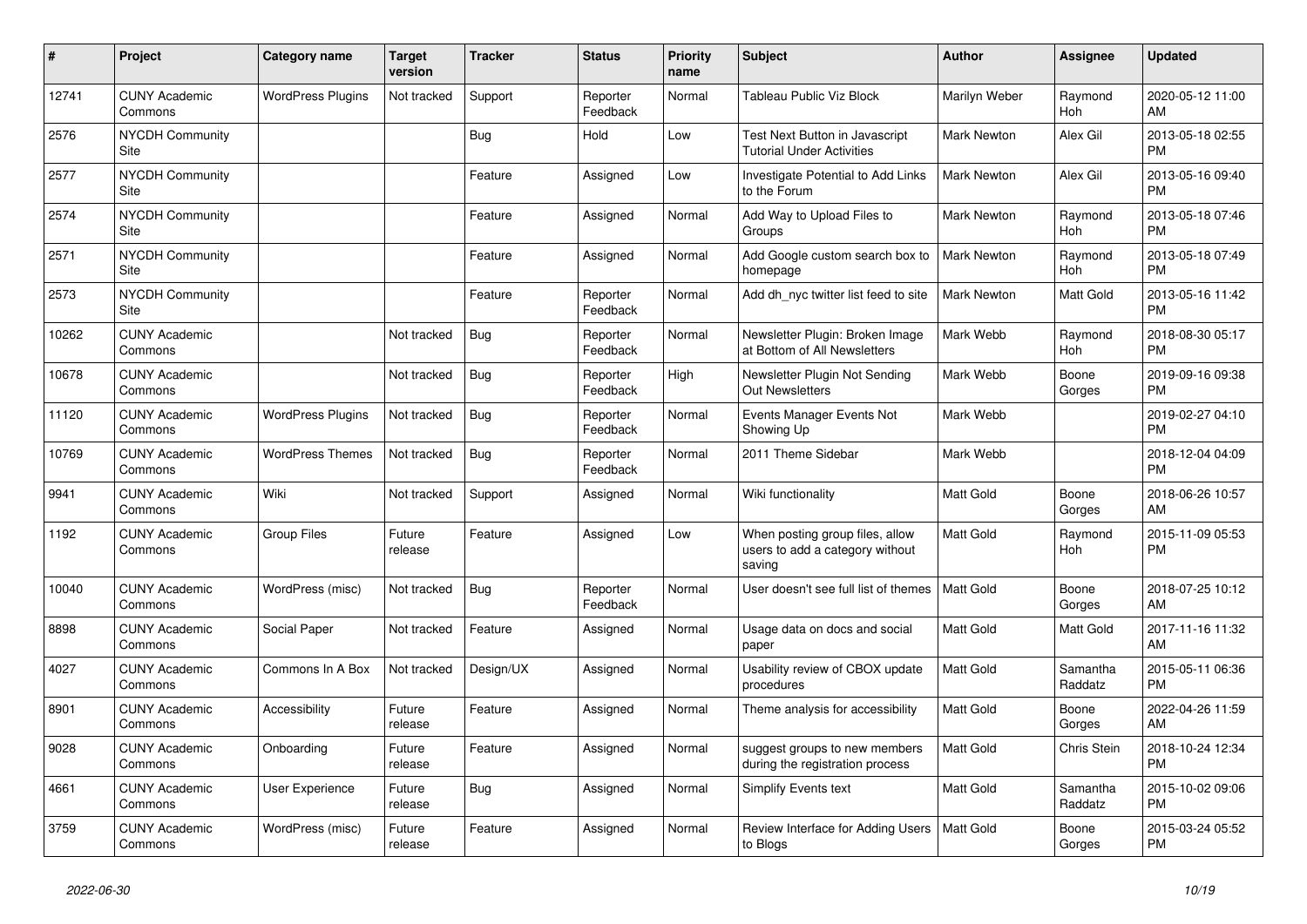| $\#$  | Project                         | <b>Category name</b>       | Target<br>version | <b>Tracker</b> | <b>Status</b>        | Priority<br>name | <b>Subject</b>                                                      | <b>Author</b>    | <b>Assignee</b>     | <b>Updated</b>                |
|-------|---------------------------------|----------------------------|-------------------|----------------|----------------------|------------------|---------------------------------------------------------------------|------------------|---------------------|-------------------------------|
| 15604 | <b>CUNY Academic</b><br>Commons | <b>Email Notifications</b> | Future<br>release | Feature        | Assigned             | Normal           | <b>Restructure Commons Group</b><br>Digest Email Messages           | <b>Matt Gold</b> | Boone<br>Gorges     | 2022-05-26 10:45<br>AM        |
| 4070  | <b>CUNY Academic</b><br>Commons | Analytics                  | Not tracked       | Support        | Assigned             | Normal           | Request for JITP site analytics                                     | <b>Matt Gold</b> | Seth Persons        | 2016-02-23 03:09<br><b>PM</b> |
| 9979  | <b>CUNY Academic</b><br>Commons | <b>Email Notifications</b> | Not tracked       | <b>Bug</b>     | Reporter<br>Feedback | Normal           | Reports of slow email activation<br>emails                          | <b>Matt Gold</b> | Boone<br>Gorges     | 2018-08-29 09:40<br><b>PM</b> |
| 8902  | <b>CUNY Academic</b><br>Commons | Design                     | Not tracked       | Feature        | Assigned             | Normal           | Report back on research on<br><b>BuddyPress themes</b>              | Matt Gold        | Michael Smith       | 2017-11-10 12:31<br><b>PM</b> |
| 3577  | <b>CUNY Academic</b><br>Commons | My Commons                 | Future<br>release | Design/UX      | Assigned             | Normal           | Replies to items in My Commons                                      | <b>Matt Gold</b> | Raymond<br>Hoh      | 2015-04-09 05:19<br><b>PM</b> |
| 1105  | <b>CUNY Academic</b><br>Commons | WordPress (misc)           | Future<br>release | Feature        | Assigned             | Normal           | Rephrase Blog Privacy Options                                       | <b>Matt Gold</b> | Samantha<br>Raddatz | 2015-11-09 06:19<br><b>PM</b> |
| 3369  | <b>CUNY Academic</b><br>Commons | Reply By Email             | Not tracked       | Outreach       | Hold                 | Normal           | Release reply by email to WP<br>plugin directory                    | Matt Gold        | Raymond<br>Hoh      | 2016-03-01 12:46<br><b>PM</b> |
| 8836  | <b>CUNY Academic</b><br>Commons | <b>Blogs (BuddyPress)</b>  | Future<br>release | Feature        | Assigned             | Normal           | Redesign site launch process                                        | <b>Matt Gold</b> | Boone<br>Gorges     | 2019-10-03 02:49<br><b>PM</b> |
| 653   | <b>CUNY Academic</b><br>Commons | Group Blogs                | Future<br>release | Feature        | Assigned             | Normal           | Redesign Integration of Groups<br>and Blogs                         | <b>Matt Gold</b> | Samantha<br>Raddatz | 2015-11-09 05:40<br><b>PM</b> |
| 658   | <b>CUNY Academic</b><br>Commons | <b>WordPress Plugins</b>   | Future<br>release | Feature        | Assigned             | Normal           | Rebulid Sitewide Tag Suggestion                                     | <b>Matt Gold</b> | Boone<br>Gorges     | 2015-01-05 08:47<br><b>PM</b> |
| 8991  | <b>CUNY Academic</b><br>Commons | Reply By Email             | Not tracked       | Bug            | Hold                 | Normal           | RBE duplicate email message<br>issue                                | Matt Gold        | Raymond<br>Hoh      | 2018-02-18 08:53<br><b>PM</b> |
| 5316  | <b>CUNY Academic</b><br>Commons | <b>User Experience</b>     | Future<br>release | Feature        | Assigned             | Normal           | Prompt user email address<br>updates                                | Matt Gold        | Stephen Real        | 2016-12-21 03:30<br><b>PM</b> |
| 3090  | <b>CUNY Academic</b><br>Commons | Twitter page               | Future<br>release | Feature        | Assigned             | Normal           | Prevent Retweets from showing<br>up on Commons twitter page         | Matt Gold        | <b>Tahir Butt</b>   | 2016-10-24 11:31<br>AM        |
| 4986  | <b>CUNY Academic</b><br>Commons | ZenDesk                    | Not tracked       | Support        | Assigned             | Normal           | Prepare documentation for<br>Zendesk re web widget                  | <b>Matt Gold</b> | Samantha<br>Raddatz | 2016-02-25 03:09<br><b>PM</b> |
| 10659 | <b>CUNY Academic</b><br>Commons | Group Forums               | Future<br>release | Feature        | Assigned             | Normal           | Post to multiple groups via email                                   | Matt Gold        | Raymond<br>Hoh      | 2018-11-15 12:54<br>AM        |
| 3524  | <b>CUNY Academic</b><br>Commons | Documentation              | Not tracked       | Documentation  | Assigned             | Normal           | Post describing all you can do<br>when starting up a new blog/group | Matt Gold        | scott voth          | 2014-10-04 12:56<br><b>PM</b> |
| 1562  | <b>CUNY Academic</b><br>Commons | <b>WordPress Plugins</b>   | Future<br>release | Feature        | Assigned             | Low              | Play with NYT Collaborative<br><b>Authoring Tool</b>                | <b>Matt Gold</b> | Boone<br>Gorges     | 2015-01-05 08:47<br><b>PM</b> |
| 8976  | <b>CUNY Academic</b><br>Commons | Reply By Email             | Not tracked       | Feature        | Assigned             | Normal           | Package RBE new topics posting?                                     | <b>Matt Gold</b> | Raymond<br>Hoh      | 2017-12-04 02:34<br><b>PM</b> |
| 3419  | <b>CUNY Academic</b><br>Commons | Group Invitations          | 1.6.14            | Bug            | Testing<br>Required  | Normal           | Neatening the display of<br>messages on group requests              | <b>Matt Gold</b> | Boone<br>Gorges     | 2014-09-01 09:29<br><b>PM</b> |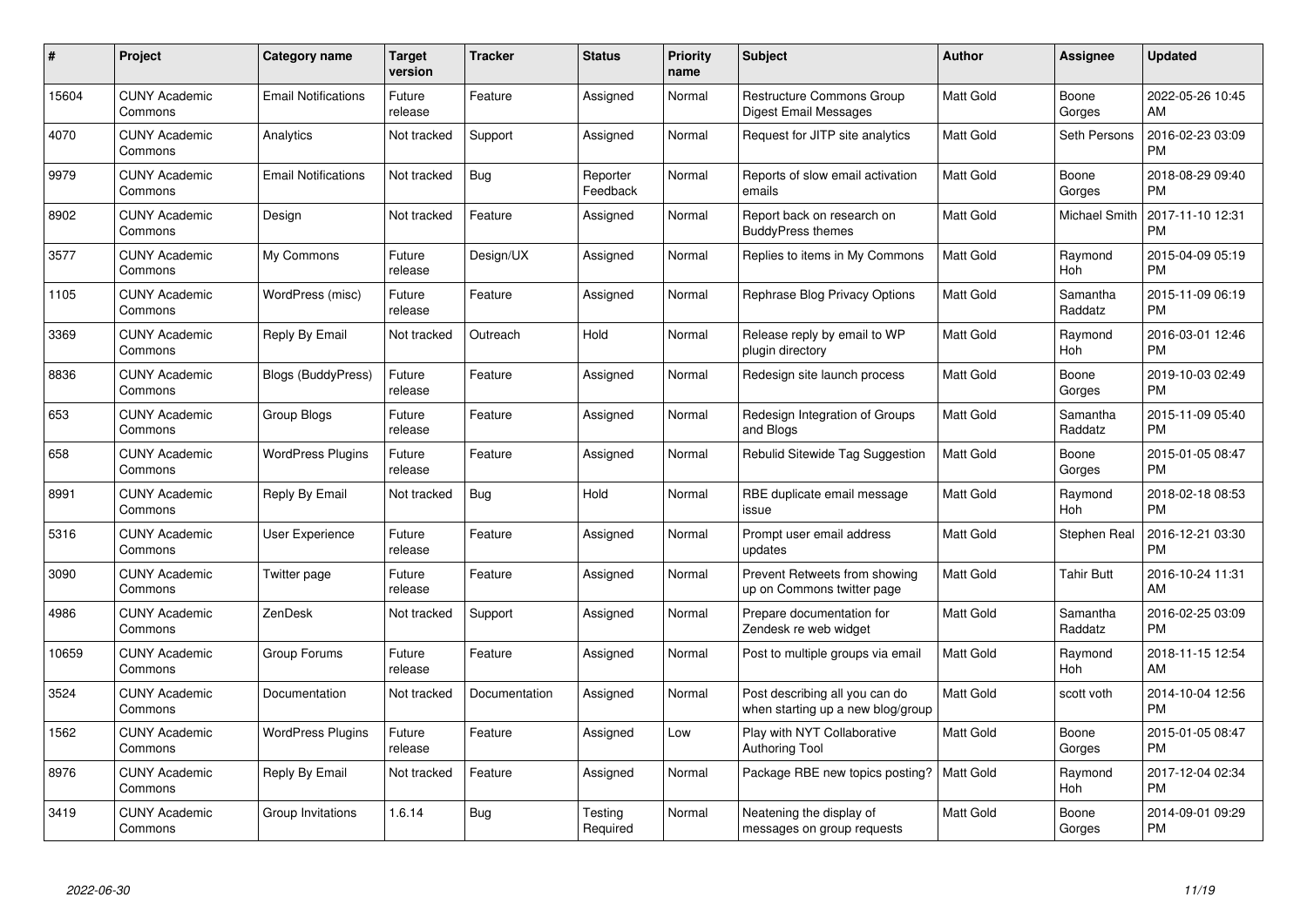| $\pmb{\#}$ | Project                         | <b>Category name</b>     | <b>Target</b><br>version | <b>Tracker</b> | <b>Status</b>        | Priority<br>name | <b>Subject</b>                                                      | <b>Author</b>    | <b>Assignee</b>     | <b>Updated</b>                |
|------------|---------------------------------|--------------------------|--------------------------|----------------|----------------------|------------------|---------------------------------------------------------------------|------------------|---------------------|-------------------------------|
| 3517       | <b>CUNY Academic</b><br>Commons | My Commons               | Future<br>release        | Feature        | Assigned             | Normal           | Mute/Unmute My Commons<br>updates                                   | <b>Matt Gold</b> | Raymond<br>Hoh      | 2015-11-09 01:19<br><b>PM</b> |
| 6995       | <b>CUNY Academic</b><br>Commons | Home Page                | Not tracked              | Bug            | Assigned             | Normal           | member filter on homepage not<br>working                            | <b>Matt Gold</b> | Raymond<br>Hoh      | 2016-12-11 09:46<br><b>PM</b> |
| 7115       | <b>CUNY Academic</b><br>Commons | Groups (misc)            | Future<br>release        | Feature        | Reporter<br>Feedback | Normal           | make licensing info clear during<br>group creation                  | Matt Gold        | Raymond<br>Hoh      | 2020-12-08 11:32<br>AM        |
| 8900       | <b>CUNY Academic</b><br>Commons | Accessibility            | Future<br>release        | Feature        | Assigned             | Normal           | Look into tools to enforce<br>accessibility in WP environment       | Matt Gold        | Boone<br>Gorges     | 2022-04-26 11:59<br>AM        |
| 377        | <b>CUNY Academic</b><br>Commons | BuddyPress (misc)        | Future<br>release        | Feature        | Assigned             | Normal           | Like buttons                                                        | Matt Gold        | Boone<br>Gorges     | 2010-11-16 05:13<br><b>PM</b> |
| 1456       | <b>CUNY Academic</b><br>Commons | Group Invitations        | Future<br>release        | Feature        | Reporter<br>Feedback | Low              | Invite to Group Button from Profile<br>Field                        | <b>Matt Gold</b> | Samantha<br>Raddatz | 2015-11-09 05:59<br><b>PM</b> |
| 3768       | <b>CUNY Academic</b><br>Commons | <b>Public Portfolio</b>  | Future<br>release        | Feature        | Assigned             | Normal           | Institutions/Past positions on<br>public portfolios                 | Matt Gold        | Boone<br>Gorges     | 2018-04-23 10:44<br>AM        |
| 9947       | <b>CUNY Academic</b><br>Commons | <b>WordPress Plugins</b> | Future<br>release        | Feature        | Reporter<br>Feedback | Normal           | Install H5P quiz plugin                                             | <b>Matt Gold</b> | Boone<br>Gorges     | 2018-09-11 11:01<br>AM        |
| 3536       | <b>CUNY Academic</b><br>Commons | My Commons               | Future<br>release        | Feature        | Assigned             | Normal           | Infinite Scroll on My Commons<br>page                               | Matt Gold        | Raymond<br>Hoh      | 2015-04-13 04:42<br><b>PM</b> |
| 435        | <b>CUNY Academic</b><br>Commons | BuddyPress (misc)        | Future<br>release        | Feature        | Assigned             | Normal           | Include Avatar Images in Forum<br><b>Post Notification Emails</b>   | <b>Matt Gold</b> | Boone<br>Gorges     | 2010-12-08 12:40<br><b>PM</b> |
| 4903       | <b>CUNY Academic</b><br>Commons | Events                   | Future<br>release        | Design/UX      | Assigned             | Normal           | Improving visual appearance of<br>event calendars                   | Matt Gold        | Boone<br>Gorges     | 2016-10-13 11:51<br>AM        |
| 3770       | <b>CUNY Academic</b><br>Commons | <b>Public Portfolio</b>  | Future<br>release        | Feature        | Assigned             | Normal           | Improve Layout/Formatting of<br>Positions Area on Public Portfolios | Matt Gold        | <b>Chris Stein</b>  | 2015-04-01 09:17<br><b>PM</b> |
| 2013       | <b>CUNY Academic</b><br>Commons | <b>Public Portfolio</b>  | Future<br>release        | Feature        | Assigned             | Low              | Have Profile Privacy Options show<br>up only for filled-in fields   | Matt Gold        | Boone<br>Gorges     | 2015-11-09 06:09<br><b>PM</b> |
| 370        | <b>CUNY Academic</b><br>Commons | Registration             | Future<br>release        | Feature        | Assigned             | High             | <b>Guest Accounts</b>                                               | Matt Gold        | Matt Gold           | 2015-04-09 09:33<br><b>PM</b> |
| 1544       | <b>CUNY Academic</b><br>Commons | Groups (misc)            | Future<br>release        | Feature        | Reporter<br>Feedback | Normal           | Group Filtering and Sorting                                         | <b>Matt Gold</b> | <b>Chris Stein</b>  | 2019-03-01 02:25<br><b>PM</b> |
| 6014       | <b>CUNY Academic</b><br>Commons | Publicity                | Future<br>release        | Publicity      | Reporter<br>Feedback | Normal           | Google search listing                                               | <b>Matt Gold</b> | Boone<br>Gorges     | 2016-09-21 03:48<br><b>PM</b> |
| 310        | <b>CUNY Academic</b><br>Commons | BuddyPress (misc)        | Future<br>release        | Feature        | Assigned             | Low              | <b>Friend Request Email</b>                                         | <b>Matt Gold</b> | Samantha<br>Raddatz | 2015-11-09 05:08<br><b>PM</b> |
| 6426       | <b>CUNY Academic</b><br>Commons | Spam/Spam<br>Prevention  | Future<br>release        | Feature        | Assigned             | Normal           | Force captcha on all comments?                                      | <b>Matt Gold</b> | Tahir Butt          | 2016-10-24 02:06<br><b>PM</b> |
| 412        | CUNY Academic<br>Commons        | <b>WordPress Themes</b>  | Future<br>release        | Feature        | Assigned             | Normal           | <b>Featured Themes</b>                                              | <b>Matt Gold</b> | Dominic<br>Giglio   | 2015-01-05 08:44<br><b>PM</b> |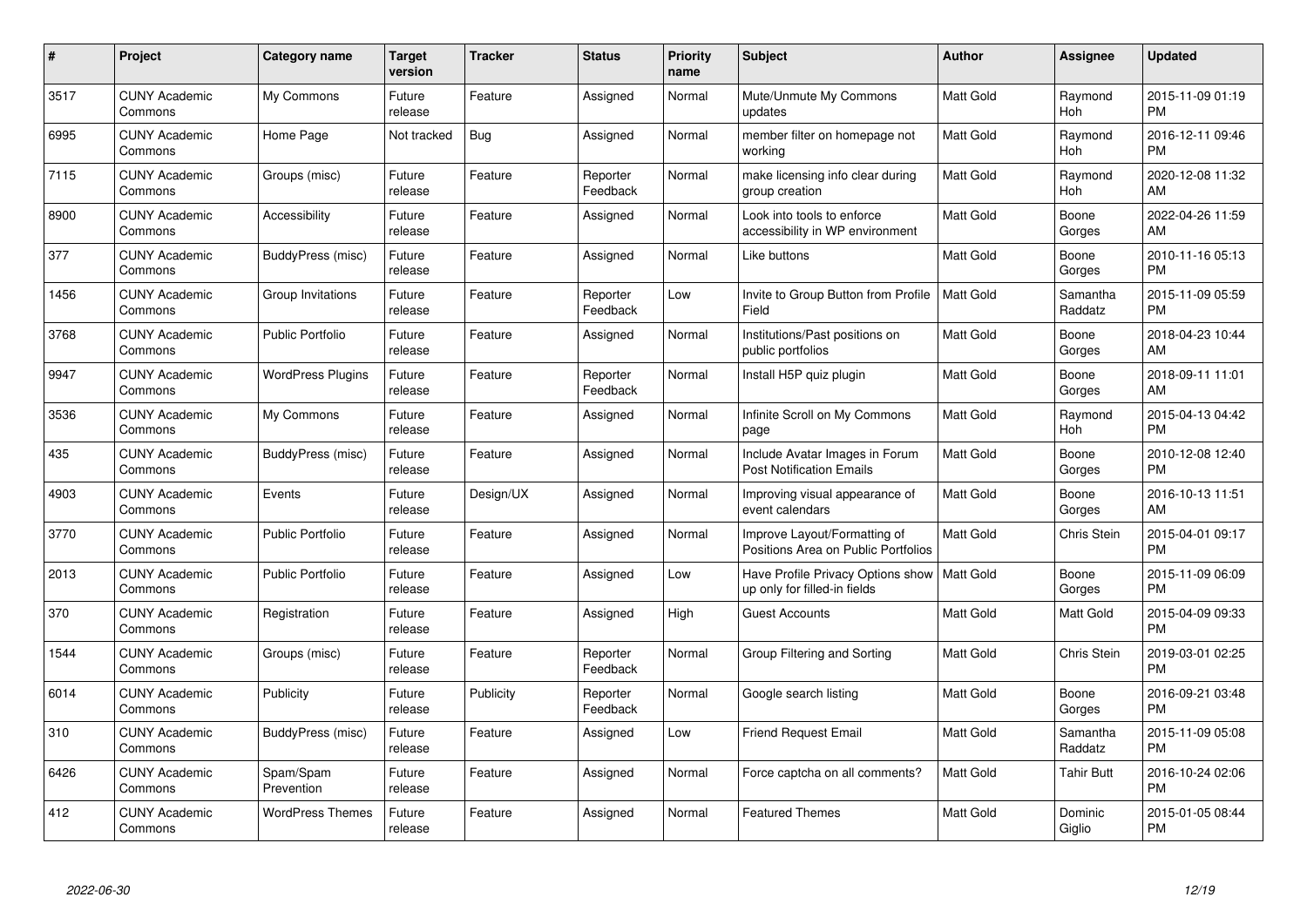| #    | Project                         | <b>Category name</b>       | <b>Target</b><br>version | <b>Tracker</b> | <b>Status</b> | <b>Priority</b><br>name | <b>Subject</b>                                                                            | <b>Author</b>    | <b>Assignee</b>     | <b>Updated</b>                |
|------|---------------------------------|----------------------------|--------------------------|----------------|---------------|-------------------------|-------------------------------------------------------------------------------------------|------------------|---------------------|-------------------------------|
| 500  | <b>CUNY Academic</b><br>Commons | <b>BuddyPress (misc)</b>   | Future<br>release        | Feature        | Assigned      | Normal                  | Export Group Data                                                                         | <b>Matt Gold</b> | Boone<br>Gorges     | 2010-12-19 12:09<br>PM.       |
| 4235 | <b>CUNY Academic</b><br>Commons |                            | Not tracked              | Design/UX      | Assigned      | Normal                  | Explore user experience around<br>comments on forum topics vs docs                        | <b>Matt Gold</b> | Samantha<br>Raddatz | 2015-07-21 10:23<br>AM.       |
| 5581 | <b>CUNY Academic</b><br>Commons | Analytics                  | Future<br>release        | Feature        | Assigned      | Normal                  | <b>Explore alternatives to Google</b><br>Analytics                                        | Matt Gold        | Valerie<br>Townsend | 2020-04-17 03:12<br><b>PM</b> |
| 6298 | <b>CUNY Academic</b><br>Commons | User Experience            | Not tracked              | Design/UX      | Assigned      | Normal                  | Examine data from survey                                                                  | <b>Matt Gold</b> | Margaret<br>Galvan  | 2016-10-14 12:16<br><b>PM</b> |
| 5696 | <b>CUNY Academic</b><br>Commons | Events                     | Future<br>release        | Feature        | Assigned      | Normal                  | Events Calendar - display options<br>/ calendar aggregation                               | <b>Matt Gold</b> | Boone<br>Gorges     | 2016-10-13 11:44<br>AM        |
| 9015 | <b>CUNY Academic</b><br>Commons | Groups (misc)              | Not tracked              | Outreach       | Assigned      | Normal                  | Email group admins the email<br>addresses of their groups                                 | <b>Matt Gold</b> | Matt Gold           | 2018-01-02 09:54<br>AM.       |
| 3662 | <b>CUNY Academic</b><br>Commons | <b>SEO</b>                 | Future<br>release        | Feature        | Assigned      | Normal                  | Duplicate Content/SEO/Google<br>issues                                                    | Matt Gold        | Raymond<br>Hoh      | 2015-04-13 04:37<br>PM.       |
| 497  | <b>CUNY Academic</b><br>Commons | <b>WordPress Plugins</b>   | Future<br>release        | Feature        | Assigned      | Normal                  | Drag and Drop Ordering on<br><b>Gallery Post Plugin</b>                                   | <b>Matt Gold</b> | Ron Rennick         | 2015-11-09 06:18<br>PM.       |
| 5691 | <b>CUNY Academic</b><br>Commons | <b>Blogs (BuddyPress)</b>  | Future<br>release        | Bug            | Assigned      | High                    | Differing numbers on Sites display                                                        | <b>Matt Gold</b> | Raymond<br>Hoh      | 2016-06-13 01:37<br><b>PM</b> |
| 333  | <b>CUNY Academic</b><br>Commons | <b>Email Notifications</b> | Future<br>release        | Feature        | Assigned      | Low                     | Delay Forum Notification Email<br>Delivery Until After Editing Period<br>Ends             | <b>Matt Gold</b> | Raymond<br>Hoh      | 2015-11-09 06:01<br><b>PM</b> |
| 287  | <b>CUNY Academic</b><br>Commons | WordPress (misc)           | Future<br>release        | Feature        | Assigned      | Normal                  | Create troubleshooting tool for<br>account sign-up                                        | Matt Gold        | Boone<br>Gorges     | 2015-11-09 06:17<br><b>PM</b> |
| 8666 | <b>CUNY Academic</b><br>Commons | Teaching                   | Not tracked              | Documentation  | Assigned      | Normal                  | Create Teaching on the Commons<br>Resource Page                                           | <b>Matt Gold</b> | Laurie Hurson       | 2019-09-23 03:16<br><b>PM</b> |
| 4053 | <b>CUNY Academic</b><br>Commons | Events                     | Future<br>release        | Feature        | Assigned      | Normal                  | Create new tab for past events                                                            | <b>Matt Gold</b> | Boone<br>Gorges     | 2015-05-12 02:10<br><b>PM</b> |
| 365  | <b>CUNY Academic</b><br>Commons | WordPress (misc)           | Future<br>release        | Feature        | Assigned      | Normal                  | <b>Create Mouseover Tooltips</b><br>throughout Site                                       | <b>Matt Gold</b> | Chris Stein         | 2015-11-09 06:18<br><b>PM</b> |
| 636  | <b>CUNY Academic</b><br>Commons | WordPress (misc)           | Not tracked              | Support        | Assigned      | Normal                  | Create Lynda.com-like Table of<br><b>Contents for Prospective Tutorial</b><br>Screencasts | Matt Gold        | scott voth          | 2016-02-23 03:12<br><b>PM</b> |
| 6115 | <b>CUNY Academic</b><br>Commons | Publicity                  | Not tracked              | Feature        | Assigned      | Normal                  | create digital signage for GC                                                             | Matt Gold        | scott voth          | 2016-10-11 10:09<br>PM        |
| 5955 | <b>CUNY Academic</b><br>Commons | Outreach                   | Future<br>release        | Feature        | Assigned      | Normal                  | Create auto-newsletter for<br>commons members                                             | Matt Gold        | Luke Waltzer        | 2016-08-30 10:34<br>AM        |
| 3657 | <b>CUNY Academic</b><br>Commons | WordPress (misc)           | Not tracked              | Feature        | New           | Normal                  | Create alert for GC email<br>addresses                                                    | Matt Gold        | Matt Gold           | 2016-04-14 11:29<br><b>PM</b> |
| 3080 | <b>CUNY Academic</b><br>Commons | Group Files                | Future<br>release        | Feature        | Assigned      | Low                     | Create a system to keep track of<br>file changes                                          | Matt Gold        | Boone<br>Gorges     | 2014-02-26 10:04<br><b>PM</b> |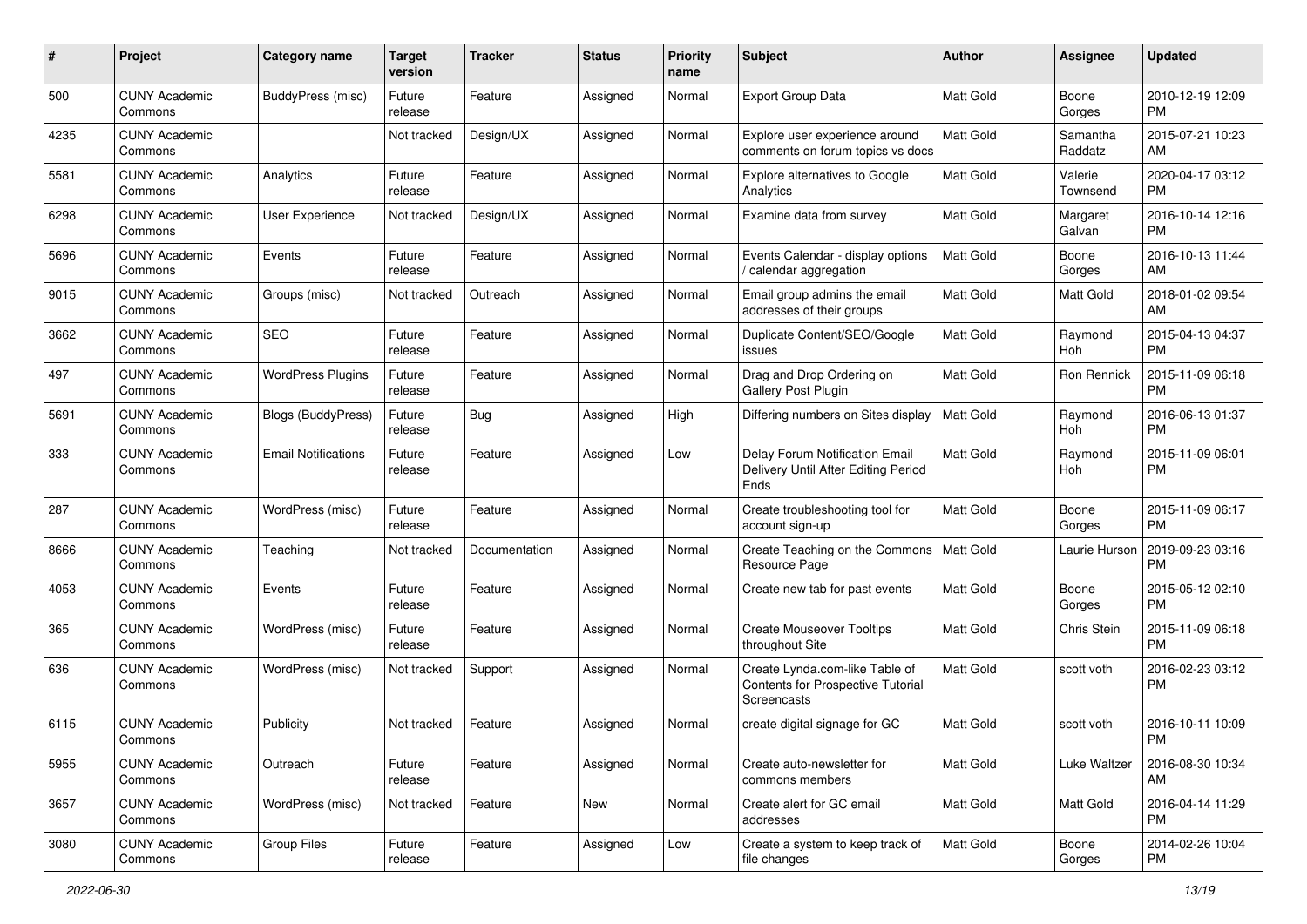| #     | Project                         | Category name            | <b>Target</b><br>version | <b>Tracker</b> | <b>Status</b> | <b>Priority</b><br>name | <b>Subject</b>                                                                        | <b>Author</b>    | Assignee            | <b>Updated</b>                |
|-------|---------------------------------|--------------------------|--------------------------|----------------|---------------|-------------------------|---------------------------------------------------------------------------------------|------------------|---------------------|-------------------------------|
| 8837  | <b>CUNY Academic</b><br>Commons |                          | Not tracked              | Feature        | Assigned      | Normal                  | Create a form to request info from<br>people requesting premium<br>themes and plugins | Matt Gold        | Marilyn<br>Weber    | 2017-11-14 03:35<br><b>PM</b> |
| 4238  | <b>CUNY Academic</b><br>Commons | Events                   | Future<br>release        | Feature        | Assigned      | Normal                  | Copy Events to Other Groups?                                                          | <b>Matt Gold</b> | Boone<br>Gorges     | 2015-07-02 10:08<br>AM        |
| 13949 | <b>CUNY Academic</b><br>Commons |                          | Not tracked              | Bug            | New           | Normal                  | Continued debugging of runaway<br>MySQL connections                                   | Matt Gold        | Boone<br>Gorges     | 2021-09-14 10:42<br>AM        |
| 599   | <b>CUNY Academic</b><br>Commons | BuddyPress (misc)        | Future<br>release        | Feature        | Assigned      | Normal                  | Consider adding rating plugins for<br><b>BuddyPress/BBPress</b>                       | <b>Matt Gold</b> | Boone<br>Gorges     | 2011-08-22 06:50<br><b>PM</b> |
| 8756  | <b>CUNY Academic</b><br>Commons | Group Blogs              | Future<br>release        | Feature        | Hold          | Normal                  | Connect multiple blogs to one<br>group?                                               | <b>Matt Gold</b> | Boone<br>Gorges     | 2017-09-30 10:42<br>AM        |
| 940   | <b>CUNY Academic</b><br>Commons | Redmine                  | Future<br>release        | Feature        | Assigned      | Low                     | Communication with users after<br>releases                                            | <b>Matt Gold</b> | Dominic<br>Giglio   | 2012-09-09 04:36<br><b>PM</b> |
| 4404  | <b>CUNY Academic</b><br>Commons | Public Portfolio         | Future<br>release        | Design/UX      | Assigned      | Normal                  | Change color of permissions info<br>on portfolio editing interface                    | <b>Matt Gold</b> | Samantha<br>Raddatz | 2015-08-11 05:28<br><b>PM</b> |
| 4980  | <b>CUNY Academic</b><br>Commons | Home Page                | Future<br>release        | Feature        | Assigned      | Normal                  | CAC Featured Content -- Adding<br>Randomization                                       | Matt Gold        | Boone<br>Gorges     | 2016-12-12 03:01<br><b>PM</b> |
| 364   | <b>CUNY Academic</b><br>Commons | <b>WordPress Plugins</b> | Future<br>release        | Feature        | <b>New</b>    | Normal                  | <b>Bulletin Board</b>                                                                 | <b>Matt Gold</b> |                     | 2015-01-05 08:50<br><b>PM</b> |
| 3042  | <b>CUNY Academic</b><br>Commons | <b>Public Portfolio</b>  | Future<br>release        | Feature        | Assigned      | Normal                  | Browsing member interests                                                             | <b>Matt Gold</b> | Boone<br>Gorges     | 2015-03-21 09:04<br><b>PM</b> |
| 635   | <b>CUNY Academic</b><br>Commons | BuddyPress (misc)        | Future<br>release        | Feature        | Assigned      | Normal                  | Big Blue Button -<br>Videoconferencing in Groups and<br><b>Blogs</b>                  | <b>Matt Gold</b> | Boone<br>Gorges     | 2011-03-14 03:24<br><b>PM</b> |
| 2523  | <b>CUNY Academic</b><br>Commons | <b>BuddyPress Docs</b>   | Future<br>release        | Feature        | Assigned      | Normal                  | Allow Users to Upload Images to<br><b>BP</b> Docs                                     | <b>Matt Gold</b> | Boone<br>Gorges     | 2015-11-09 06:14<br><b>PM</b> |
| 3308  | <b>CUNY Academic</b><br>Commons | Group Invitations        | Future<br>release        | Feature        | Assigned      | Normal                  | Allow members to rescind group<br>invitations                                         | Matt Gold        | Boone<br>Gorges     | 2015-04-01 08:53<br><b>PM</b> |
| 3354  | <b>CUNY Academic</b><br>Commons | Group Files              | Future<br>release        | Feature        | Assigned      | Low                     | Allow Group Download of Multiple<br><b>Selected Files</b>                             | <b>Matt Gold</b> | Chris Stein         | 2014-08-01 08:50<br>AM        |
| 5016  | <b>CUNY Academic</b><br>Commons | Events                   | Future<br>release        | Feature        | Assigned      | Low                     | Allow comments to be posted on<br>events                                              | Matt Gold        | Raymond<br>Hoh      | 2019-03-01 02:23<br><b>PM</b> |
| 554   | <b>CUNY Academic</b><br>Commons | BuddyPress (misc)        | Future<br>release        | Feature        | Assigned      | Normal                  | Add Trackback notifications to<br>site-wide activity feed                             | <b>Matt Gold</b> | Boone<br>Gorges     | 2015-11-09 06:19<br><b>PM</b> |
| 2223  | <b>CUNY Academic</b><br>Commons | <b>WordPress Plugins</b> | Future<br>release        | Feature        | Assigned      | Low                     | Add Participad to the CUNY<br><b>Academic Commons</b>                                 | <b>Matt Gold</b> | Boone<br>Gorges     | 2014-09-17 10:03<br><b>PM</b> |
| 3220  | <b>CUNY Academic</b><br>Commons | <b>Public Portfolio</b>  | Future<br>release        | Feature        | Assigned      | Normal                  | Add indent/outdent option to<br>Formatting Buttons on Profile<br>Page                 | <b>Matt Gold</b> | Boone<br>Gorges     | 2014-05-21 10:39<br><b>PM</b> |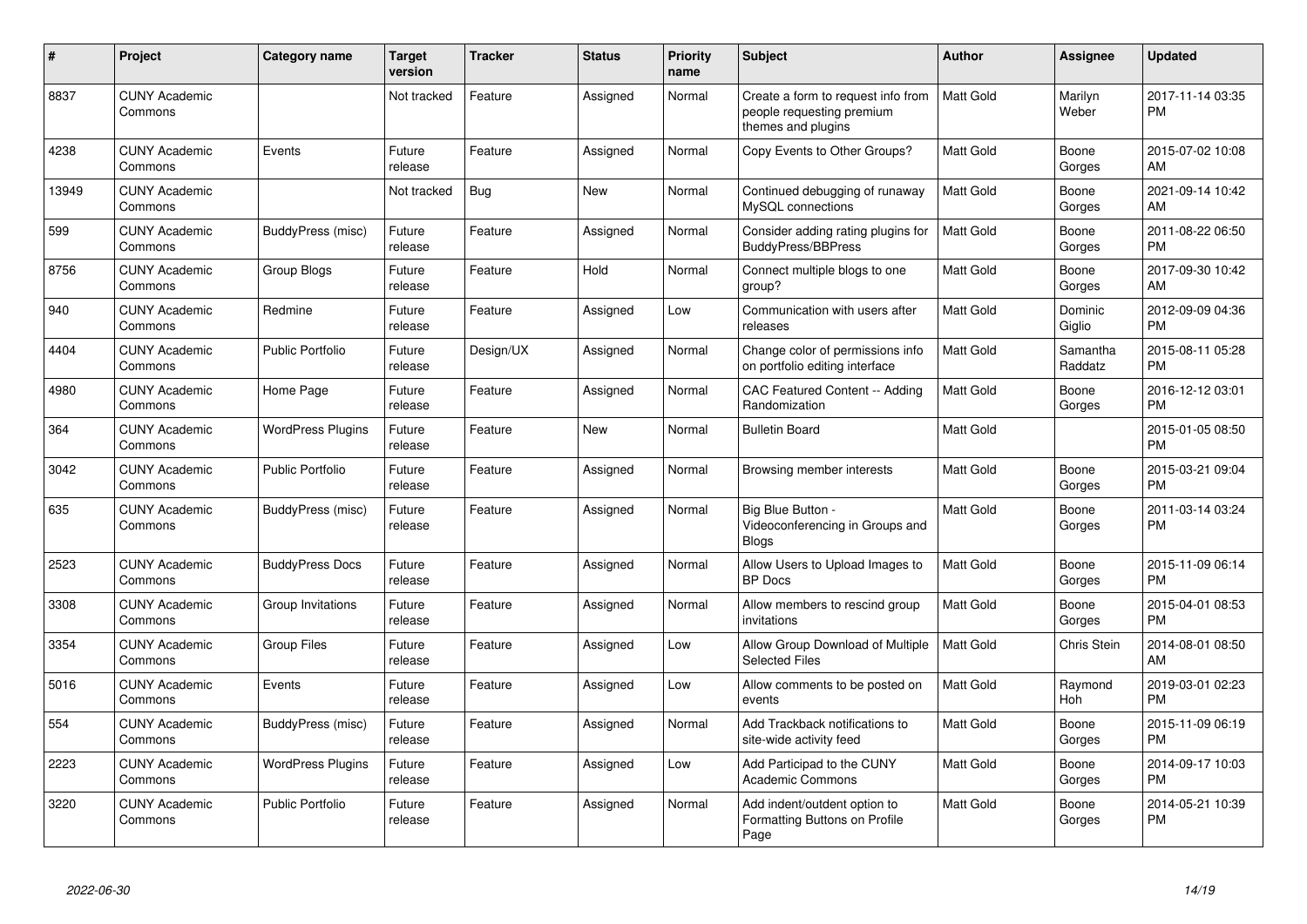| #     | Project                               | Category name    | <b>Target</b><br>version | <b>Tracker</b> | <b>Status</b> | <b>Priority</b><br>name | <b>Subject</b>                                                                                                                               | <b>Author</b>        | <b>Assignee</b>     | <b>Updated</b>                |
|-------|---------------------------------------|------------------|--------------------------|----------------|---------------|-------------------------|----------------------------------------------------------------------------------------------------------------------------------------------|----------------------|---------------------|-------------------------------|
| 16307 | <b>CUNY Academic</b><br>Commons       |                  |                          | Bug            | <b>New</b>    | Normal                  | Add brief messaging to<br>accept/decline group membership<br>requests                                                                        | Matt Gold            | Boone<br>Gorges     | 2022-06-27 06:13<br><b>PM</b> |
| 6671  | <b>CUNY Academic</b><br>Commons       | Reply By Email   | Not tracked              | <b>Bug</b>     | Assigned      | Normal                  | "Post too often" RBE error<br>message                                                                                                        | <b>Matt Gold</b>     | Raymond<br>Hoh      | 2016-11-11 09:55<br>AM        |
| 8992  | <b>NYCDH Community</b><br>Site        |                  |                          | Bug            | Assigned      | Normal                  | Multiple RBE error reports                                                                                                                   | <b>Matt Gold</b>     | Raymond<br>Hoh      | 2017-12-11 05:43<br><b>PM</b> |
| 2618  | <b>NYCDH Community</b><br><b>Site</b> |                  |                          | Bug            | Assigned      | Low                     | Mark blogs as spam when created<br>by users marked as spam                                                                                   | Matt Gold            | Boone<br>Gorges     | 2013-06-09 11:38<br><b>PM</b> |
| 481   | <b>CUNY Academic</b><br>Commons       | Groups (misc)    | Future<br>release        | Feature        | Assigned      | Normal                  | ability to archive inactive groups<br>and blogs                                                                                              | Michael Mandiberg    | Samantha<br>Raddatz | 2015-11-09 05:56<br><b>PM</b> |
| 9908  | <b>CUNY Academic</b><br>Commons       |                  | Not tracked              | Feature        | <b>New</b>    | Normal                  | Is it possible to send email<br>updates to users (or an email<br>address not on the list) for only a<br>single page AFTER being<br>prompted? | Michael Shields      | scott voth          | 2018-06-11 01:34<br><b>PM</b> |
| 3458  | <b>CUNY Academic</b><br>Commons       | Groups (misc)    | Future<br>release        | Feature        | Assigned      | Normal                  | Filter Members of Group by<br>Campus                                                                                                         | Michael Smith        | Samantha<br>Raddatz | 2014-09-26 08:32<br>PM        |
| 2167  | <b>CUNY Academic</b><br>Commons       | WordPress (misc) | Future<br>release        | Bug            | Assigned      | Normal                  | <b>CAC-Livestream Plugin Issues</b>                                                                                                          | <b>Michael Smith</b> | Dominic<br>Giglio   | 2015-01-02 03:06<br><b>PM</b> |
| 3511  | <b>CUNY Academic</b><br>Commons       | Publicity        | 1.7                      | Publicity      | Assigned      | Normal                  | Social media for 1.7                                                                                                                         | Micki Kaufman        | Sarah<br>Morgano    | 2014-10-14 03:32<br><b>PM</b> |
| 3506  | <b>CUNY Academic</b><br>Commons       | Publicity        | 1.7                      | Publicity      | <b>New</b>    | Normal                  | Prepare 1.7 email messaging                                                                                                                  | Micki Kaufman        | Micki<br>Kaufman    | 2014-10-01 12:36<br><b>PM</b> |
| 3510  | <b>CUNY Academic</b><br>Commons       | Publicity        | 1.7                      | Publicity      | Assigned      | Normal                  | Post on the News Blog re: 'My<br>Commons'                                                                                                    | Micki Kaufman        | Sarah<br>Morgano    | 2014-10-15 11:18<br>AM        |
| 2754  | <b>CUNY Academic</b><br>Commons       | Design           | Future<br>release        | Feature        | Assigned      | Normal                  | Determine strategy for CAC logo<br>handling in top header                                                                                    | Micki Kaufman        | Chris Stein         | 2015-01-05 08:53<br><b>PM</b> |
| 2753  | <b>CUNY Academic</b><br>Commons       | Public Portfolio | Future<br>release        | Feature        | New           | Normal                  | Create actual actual tagification in<br>academic interests and other<br>fields                                                               | Micki Kaufman        | Boone<br>Gorges     | 2015-01-05 08:52<br><b>PM</b> |
| 3509  | <b>CUNY Academic</b><br>Commons       | Publicity        | 1.7                      | Publicity      | <b>New</b>    | Normal                  | Create 1.7 digital signage imagery                                                                                                           | Micki Kaufman        | Marilyn<br>Weber    | 2014-10-01 12:40<br><b>PM</b> |
| 3475  | <b>CUNY Academic</b><br>Commons       | Events           | Future<br>release        | Feature        | Assigned      | Normal                  | Request to add plugin to<br>streamline room<br>booking/appointment booking                                                                   | Naomi Barrettara     | Boone<br>Gorges     | 2014-12-01 05:14<br><b>PM</b> |
| 9346  | <b>CUNY Academic</b><br>Commons       | WordPress (misc) | Not tracked              | Bug            | <b>New</b>    | Normal                  | Clone cetls.bmcc.cuny.edu for<br>development                                                                                                 | Owen Roberts         | Raymond<br>Hoh      | 2018-03-06 05:35<br>PM        |
| 6665  | <b>CUNY Academic</b><br>Commons       |                  | Not tracked              | Publicity      | New           | Normal                  | Dead Link in 1.10 announcement<br>post                                                                                                       | Paige Dupont         | Stephen Real        | 2016-12-01 03:11<br>PM        |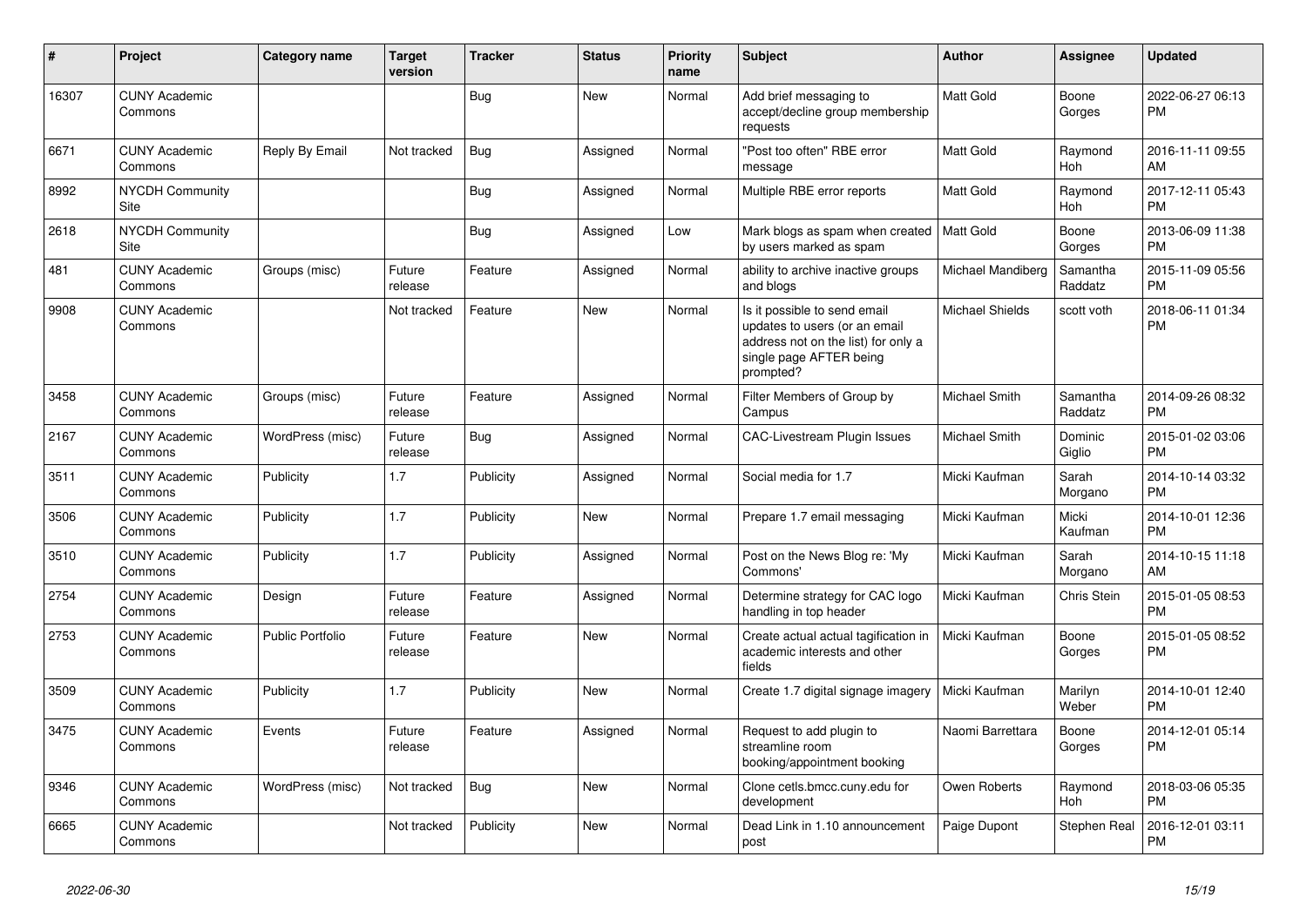| #     | Project                         | <b>Category name</b>     | <b>Target</b><br>version | <b>Tracker</b> | <b>Status</b>        | <b>Priority</b><br>name | <b>Subject</b>                                                                                  | <b>Author</b>           | Assignee            | <b>Updated</b>                |
|-------|---------------------------------|--------------------------|--------------------------|----------------|----------------------|-------------------------|-------------------------------------------------------------------------------------------------|-------------------------|---------------------|-------------------------------|
| 14483 | <b>CUNY Academic</b><br>Commons | WordPress - Media        | Not tracked              | Bug            | Reporter<br>Feedback | Normal                  | Wordpress PDF Embed Stopped<br>Working after JITP Media Clone                                   | <b>Patrick DeDauw</b>   | Boone<br>Gorges     | 2021-05-20 01:51<br><b>PM</b> |
| 11449 | <b>CUNY Academic</b><br>Commons | WordPress - Media        | Not tracked              | Support        | Reporter<br>Feedback | Normal                  | Cloning Media Library for JITP<br>from Staging to Production Site                               | Patrick DeDauw          | Boone<br>Gorges     | 2019-05-13 12:00<br><b>PM</b> |
| 8675  | <b>CUNY Academic</b><br>Commons | User Onboarding          | Future<br>release        | Bug            | Reporter<br>Feedback | Low                     | Add new User search screen calls<br>for the input of email address but<br>doesn't work with one | Paul Hebert             | Boone<br>Gorges     | 2017-10-11 11:17<br>AM        |
| 15242 | <b>CUNY Academic</b><br>Commons | Performance              | Not tracked              | Bug            | Reporter<br>Feedback | Normal                  | Slugist site                                                                                    | Raffi<br>Khatchadourian | Boone<br>Gorges     | 2022-02-07 11:14<br><b>AM</b> |
| 11077 | <b>CUNY Academic</b><br>Commons | Events                   | Not tracked              | Feature        | Reporter<br>Feedback | Normal                  | Show event category description<br>in event list view                                           | Raffi<br>Khatchadourian |                     | 2019-02-12 10:38<br><b>PM</b> |
| 9420  | <b>CUNY Academic</b><br>Commons | cuny.is                  | Not tracked              | Feature        | New                  | Normal                  | Request for http://cuny.is/streams                                                              | Raffi<br>Khatchadourian | Marilyn<br>Weber    | 2018-04-02 10:08<br>AM        |
| 16314 | <b>CUNY Academic</b><br>Commons | <b>WordPress Plugins</b> |                          | Feature        | <b>New</b>           | Normal                  | Install Multicollab plug-in?                                                                    | Raffi<br>Khatchadourian |                     | 2022-06-29 03:44<br><b>PM</b> |
| 14792 | <b>CUNY Academic</b><br>Commons |                          |                          | Bug            | <b>New</b>           | Normal                  | Inconsistent email notifications<br>from gravity forms                                          | Raffi<br>Khatchadourian |                     | 2021-10-04 01:50<br><b>PM</b> |
| 8498  | <b>CUNY Academic</b><br>Commons | <b>WordPress Plugins</b> | Future<br>release        | Feature        | New                  | Low                     | <b>Gravity Forms Email Users</b>                                                                | Raffi<br>Khatchadourian | Matt Gold           | 2017-10-13 12:58<br><b>PM</b> |
| 5183  | <b>CUNY Academic</b><br>Commons | Social Paper             | Future<br>release        | Design/UX      | <b>New</b>           | Normal                  | Creating a new paper when<br>viewing an existing paper                                          | Raffi<br>Khatchadourian | Samantha<br>Raddatz | 2016-02-02 12:09<br><b>PM</b> |
| 15516 | <b>CUNY Academic</b><br>Commons | <b>WordPress Plugins</b> |                          | Bug            | Reporter<br>Feedback | Normal                  | Can't publish or save draft of post<br>on wordpress.com                                         | Raffi<br>Khatchadourian | Raymond<br>Hoh      | 2022-03-02 05:52<br><b>PM</b> |
| 16294 | <b>CUNY Academic</b><br>Commons |                          |                          | Bug            | New                  | Urgent                  | CAC is down                                                                                     | Raffi<br>Khatchadourian |                     | 2022-06-27 02:00<br><b>PM</b> |
| 16290 | <b>CUNY Academic</b><br>Commons |                          |                          | Feature        | Reporter<br>Feedback | Normal                  | Add Table Of Contents Block<br>plug-in                                                          | Raffi<br>Khatchadourian |                     | 2022-06-24 10:26<br>AM        |
| 5182  | <b>CUNY Academic</b><br>Commons | Social Paper             | Future<br>release        | Design/UX      | New                  | Normal                  | "Publishing" a private paper on<br>social paper?                                                | Raffi<br>Khatchadourian | Boone<br>Gorges     | 2016-10-13 04:12<br>PM        |
| 3691  | <b>CUNY Academic</b><br>Commons | <b>WordPress Plugins</b> | Future<br>release        | Bug            | <b>New</b>           | Normal                  | <b>WPMU Domain Mapping</b><br>Debugging on cdev                                                 | Raymond Hoh             | Matt Gold           | 2014-12-12 09:04<br><b>AM</b> |
| 16177 | <b>CUNY Academic</b><br>Commons | Reply By Email           |                          | Bug            | <b>New</b>           | Normal                  | Switch to Inbound mode for RBE                                                                  | Raymond Hoh             | Raymond<br>Hoh      | 2022-05-30 04:32<br><b>PM</b> |
| 14908 | <b>CUNY Academic</b><br>Commons | Performance              |                          | Bug            | <b>New</b>           | Normal                  | Stale object cache on cdev                                                                      | Raymond Hoh             | Boone<br>Gorges     | 2021-12-07 09:45<br>AM        |
| 16319 | <b>CUNY Academic</b><br>Commons | <b>WordPress Plugins</b> | 2.0.3                    | Bug            | New                  | Normal                  | Request for Events Calendar Pro<br>5.14.2 update                                                | Raymond Hoh             | Raymond<br>Hoh      | 2022-06-29 03:24<br><b>PM</b> |
| 16255 | <b>CUNY Academic</b><br>Commons | WordPress (misc)         |                          | <b>Bug</b>     | <b>New</b>           | Normal                  | Need to define 'MULTISITE'<br>constant in wp-config.php                                         | Raymond Hoh             |                     | 2022-06-19 09:31<br>AM        |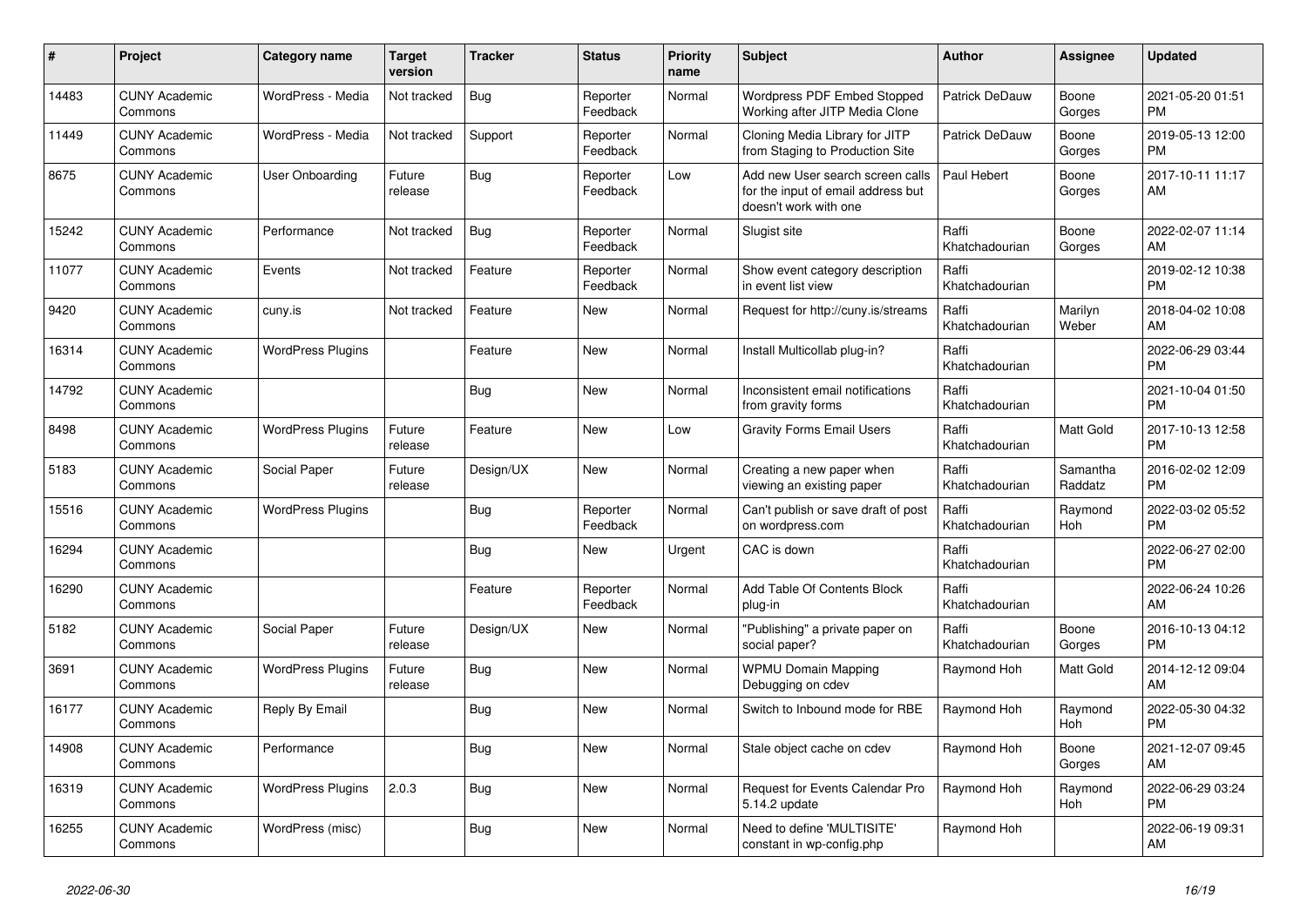| #     | Project                         | <b>Category name</b>     | Target<br>version | <b>Tracker</b> | <b>Status</b>        | Priority<br>name | <b>Subject</b>                                                  | <b>Author</b>    | <b>Assignee</b>     | <b>Updated</b>                |
|-------|---------------------------------|--------------------------|-------------------|----------------|----------------------|------------------|-----------------------------------------------------------------|------------------|---------------------|-------------------------------|
| 14496 | <b>CUNY Academic</b><br>Commons | Domain Mapping           | Future<br>release | Bug            | <b>New</b>           | Normal           | Mapped domain SSO uses<br>third-party cookies                   | Raymond Hoh      | Raymond<br>Hoh      | 2021-05-24 04:03<br><b>PM</b> |
| 11243 | <b>CUNY Academic</b><br>Commons | BuddyPress (misc)        | Future<br>release | Bug            | <b>New</b>           | Normal           | Audit bp-custom.php                                             | Raymond Hoh      | Raymond<br>Hoh      | 2022-04-26 11:59<br><b>AM</b> |
| 3939  | <b>CUNY Academic</b><br>Commons | <b>WordPress Plugins</b> | Future<br>release | <b>Bug</b>     | Hold                 | Normal           | Activity stream support for<br>Co-Authors Plus plugin           | Raymond Hoh      | Raymond<br>Hoh      | 2015-11-09 06:13<br><b>PM</b> |
| 14983 | <b>CUNY Academic</b><br>Commons | WordPress (misc)         | Not tracked       | Support        | Reporter<br>Feedback | Normal           | "Read More" tag not working                                     | Rebecca Krisel   | Raymond<br>Hoh      | 2021-11-23 01:17<br><b>PM</b> |
| 58    | <b>CUNY Academic</b><br>Commons | BuddyPress (misc)        | Future<br>release | Feature        | Assigned             | Low              | Make member search sortable by<br>last name                     | Roberta Brody    | Boone<br>Gorges     | 2010-08-26 02:38<br><b>PM</b> |
| 5298  | <b>CUNY Academic</b><br>Commons |                          | Not tracked       | Publicity      | New                  | Normal           | Survey Pop-Up Text                                              | Samantha Raddatz | Samantha<br>Raddatz | 2016-03-22 12:27<br><b>PM</b> |
| 4622  | <b>CUNY Academic</b><br>Commons | <b>Public Portfolio</b>  | Future<br>release | Design/UX      | <b>New</b>           | Normal           | <b>Profile Visibility Settings</b>                              | Samantha Raddatz | Samantha<br>Raddatz | 2015-09-21 12:18<br><b>PM</b> |
| 4592  | <b>CUNY Academic</b><br>Commons | Events                   | Future<br>release | Design/UX      | <b>New</b>           | Normal           | Event Creation - Venue Dropdown<br>Slow                         | Samantha Raddatz | Boone<br>Gorges     | 2015-09-14 04:56<br><b>PM</b> |
| 4253  | <b>CUNY Academic</b><br>Commons | <b>Public Portfolio</b>  | Future<br>release | Design/UX      | New                  | Normal           | Encourage users to add portfolio<br>content                     | Samantha Raddatz | Samantha<br>Raddatz | 2015-07-07 11:32<br>AM        |
| 4226  | <b>CUNY Academic</b><br>Commons | <b>BuddyPress Docs</b>   | Future<br>release | Design/UX      | <b>New</b>           | Normal           | Add option to connect a Doc with<br>a Group                     | Samantha Raddatz | Samantha<br>Raddatz | 2015-09-09 04:08<br>PM        |
| 4225  | <b>CUNY Academic</b><br>Commons | DiRT Integration         | Future<br>release | Design/UX      | New                  | Normal           | Add information to DIRT page (in<br>Create a Group)             | Samantha Raddatz | Matt Gold           | 2015-06-26 03:14<br><b>PM</b> |
| 4222  | <b>CUNY Academic</b><br>Commons | <b>User Experience</b>   | Future<br>release | Design/UX      | New                  | Normal           | Add information to 'Delete<br>Account' page                     | Samantha Raddatz | scott voth          | 2015-06-26 11:35<br>AM        |
| 4221  | <b>CUNY Academic</b><br>Commons | Group Forums             | Future<br>release | Design/UX      | Assigned             | Normal           | Add 'Number of Posts' display<br>option to Forum page           | Samantha Raddatz | Samantha<br>Raddatz | 2015-06-26 02:21<br>PM.       |
| 5826  | <b>CUNY Academic</b><br>Commons | <b>WordPress Plugins</b> | Future<br>release | Support        | Reporter<br>Feedback | Normal           | <b>Remove Subscription Options</b><br>plugin from directory     | Sarah Morgano    | Sarah<br>Morgano    | 2016-10-21 04:14<br><b>PM</b> |
| 1888  | <b>CUNY Academic</b><br>Commons | Home Page                | Future<br>release | Feature        | Assigned             | Normal           | Refactor BP MPO Activity Filter to<br>support proper pagination | Sarah Morgano    | Boone<br>Gorges     | 2014-05-01 07:11<br><b>PM</b> |
| 585   | <b>CUNY Academic</b><br>Commons | Group Forums             | Future<br>release | Feature        | Assigned             | Normal           | Merge Forum Topics                                              | Sarah Morgano    | Boone<br>Gorges     | 2011-07-06 04:11<br><b>PM</b> |
| 12392 | <b>CUNY Academic</b><br>Commons | Help/Codex               | Not tracked       | Documentation  | New                  | Normal           | <b>Updates to Common Commons</b><br>Questions on Help Page      | scott voth       | Margaret<br>Galvan  | 2020-02-11 10:53<br><b>AM</b> |
| 519   | <b>CUNY Academic</b><br>Commons | <b>BuddyPress Docs</b>   | Future<br>release | Feature        | Assigned             | Low              | TOC for individual docs - for new<br>BP "wiki-like" plugin      | scott voth       | Boone<br>Gorges     | 2015-11-09 05:54<br><b>PM</b> |
| 9515  | <b>CUNY Academic</b><br>Commons | <b>WordPress Plugins</b> | Not tracked       | Bug            | Reporter<br>Feedback | Normal           | Text to Speech plugin - "More<br>Slowly" checkbox not working   | scott voth       | Boone<br>Gorges     | 2018-06-13 02:26<br>PM        |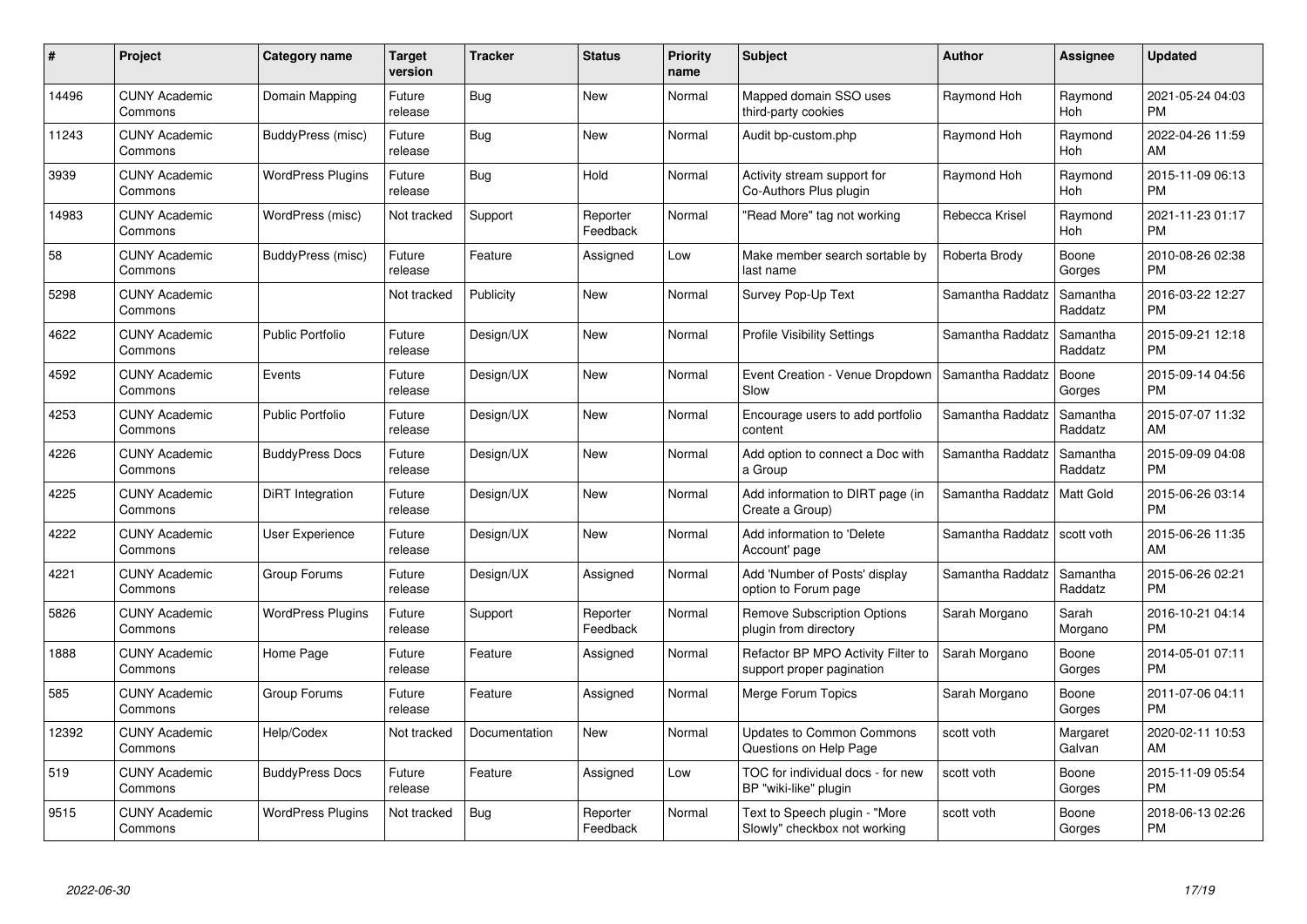| #     | Project                         | Category name            | <b>Target</b><br>version | <b>Tracker</b> | <b>Status</b>        | Priority<br>name | <b>Subject</b>                                                                      | <b>Author</b> | <b>Assignee</b>    | <b>Updated</b>                |
|-------|---------------------------------|--------------------------|--------------------------|----------------|----------------------|------------------|-------------------------------------------------------------------------------------|---------------|--------------------|-------------------------------|
| 15767 | <b>CUNY Academic</b><br>Commons | WordPress (misc)         |                          | Support        | New                  | Normal           | Site loading slowly                                                                 | scott voth    | Boone<br>Gorges    | 2022-04-04 08:56<br><b>PM</b> |
| 12247 | <b>CUNY Academic</b><br>Commons | Publicity                | Not tracked              | Support        | <b>New</b>           | Normal           | <b>Screenshot of First Commons</b><br>Homepage                                      | scott voth    | scott voth         | 2020-01-14 12:08<br><b>PM</b> |
| 16245 | <b>CUNY Academic</b><br>Commons | WordPress (misc)         |                          | Bug            | Reporter<br>Feedback | Normal           | Save Button missing on<br><b>WordPress Profile page</b>                             | scott voth    | Raymond<br>Hoh     | 2022-06-16 03:09<br><b>PM</b> |
| 11496 | <b>CUNY Academic</b><br>Commons | Public Portfolio         | 1.15.2                   | Support        | New                  | Normal           | Replace Twitter Icon on Member<br>Portfolio page                                    | scott voth    | Boone<br>Gorges    | 2019-06-06 01:03<br><b>PM</b> |
| 11788 | <b>CUNY Academic</b><br>Commons | <b>WordPress Plugins</b> | Future<br>release        | Support        | Reporter<br>Feedback | Normal           | Plugin Request - Browse Aloud                                                       | scott voth    |                    | 2019-09-24 08:42<br>AM        |
| 10354 | <b>CUNY Academic</b><br>Commons | <b>Public Portfolio</b>  | Future<br>release        | Feature        | New                  | Normal           | Opt out of Having a Profile Page                                                    | scott voth    | <b>Chris Stein</b> | 2020-05-12 10:43<br>AM        |
| 4535  | <b>CUNY Academic</b><br>Commons | My Commons               | Future<br>release        | Bug            | New                  | Low              | My Commons filter issue                                                             | scott voth    | Raymond<br>Hoh     | 2015-09-01 11:17<br>AM        |
| 10839 | <b>CUNY Academic</b><br>Commons | About page               | Not tracked              | Support        | New                  | Normal           | <b>Mission Statement Needs</b><br>Revision                                          | scott voth    | Matt Gold          | 2018-12-26 10:58<br>AM        |
| 11531 | <b>CUNY Academic</b><br>Commons | Events                   | Future<br>release        | Feature        | <b>New</b>           | Normal           | Main Events calendar should<br>include non-public events that<br>user has access to | scott voth    | Boone<br>Gorges    | 2019-06-11 10:00<br>AM        |
| 4438  | <b>CUNY Academic</b><br>Commons | Events                   | Future<br>release        | Bug            | Assigned             | Normal           | Events Calendar - Export<br><b>Recurring Events</b>                                 | scott voth    | Daniel Jones       | 2016-05-23 04:25<br><b>PM</b> |
| 11860 | <b>CUNY Academic</b><br>Commons | Registration             | Future<br>release        | Feature        | New                  | Normal           | <b>Ensure Students Are Aware They</b><br>Can Use Aliases At Registration            | scott voth    |                    | 2019-09-24 08:46<br>AM        |
| 11493 | <b>CUNY Academic</b><br>Commons | Domain Mapping           | Not tracked              | Support        | Reporter<br>Feedback | Normal           | Domain Mapping Request - Talia<br>Schaffer                                          | scott voth    | Matt Gold          | 2019-08-06 08:39<br>AM        |
| 11386 | <b>CUNY Academic</b><br>Commons | WordPress - Media        | Not tracked              | Support        | Reporter<br>Feedback | Normal           | disappearing images                                                                 | scott voth    | Boone<br>Gorges    | 2019-05-14 10:32<br>AM        |
| 13946 | <b>CUNY Academic</b><br>Commons | <b>WordPress Plugins</b> | 2.1.0                    | Support        | Assigned             | Normal           | Custom Embed handler For<br>OneDrive files                                          | scott voth    | Raymond<br>Hoh     | 2022-05-26 10:46<br>AM        |
| 14394 | <b>CUNY Academic</b><br>Commons |                          | Not tracked              | Feature        | New                  | Normal           | Commons News Site - redesign                                                        | scott voth    | scott voth         | 2021-09-14 10:46<br>AM        |
| 12573 | <b>CUNY Academic</b><br>Commons | <b>WordPress Plugins</b> | Future<br>release        | Bug            | <b>New</b>           | Normal           | <b>CommentPress Core Issues</b>                                                     | scott voth    |                    | 2020-03-24 04:32<br><b>PM</b> |
| 10982 | <b>CUNY Academic</b><br>Commons | Domain Mapping           | Not tracked              | Support        | Reporter<br>Feedback | Normal           | <b>CNAME</b> question                                                               | scott voth    |                    | 2019-01-22 04:29<br><b>PM</b> |
| 14994 | <b>CUNY Academic</b><br>Commons | cdev.gc.cuny.edu         | Not tracked              | Support        | In Progress          | Normal           | Clear Cache on CDEV                                                                 | scott voth    | Raymond<br>Hoh     | 2021-12-07 03:51<br><b>PM</b> |
| 14113 | <b>CUNY Academic</b><br>Commons | WordPress (misc)         | Future<br>release        | Bug            | Hold                 | Normal           | Block Editor Not Working on this<br>page - Json error                               | scott voth    | Boone<br>Gorges    | 2021-03-05 11:01<br>AM        |